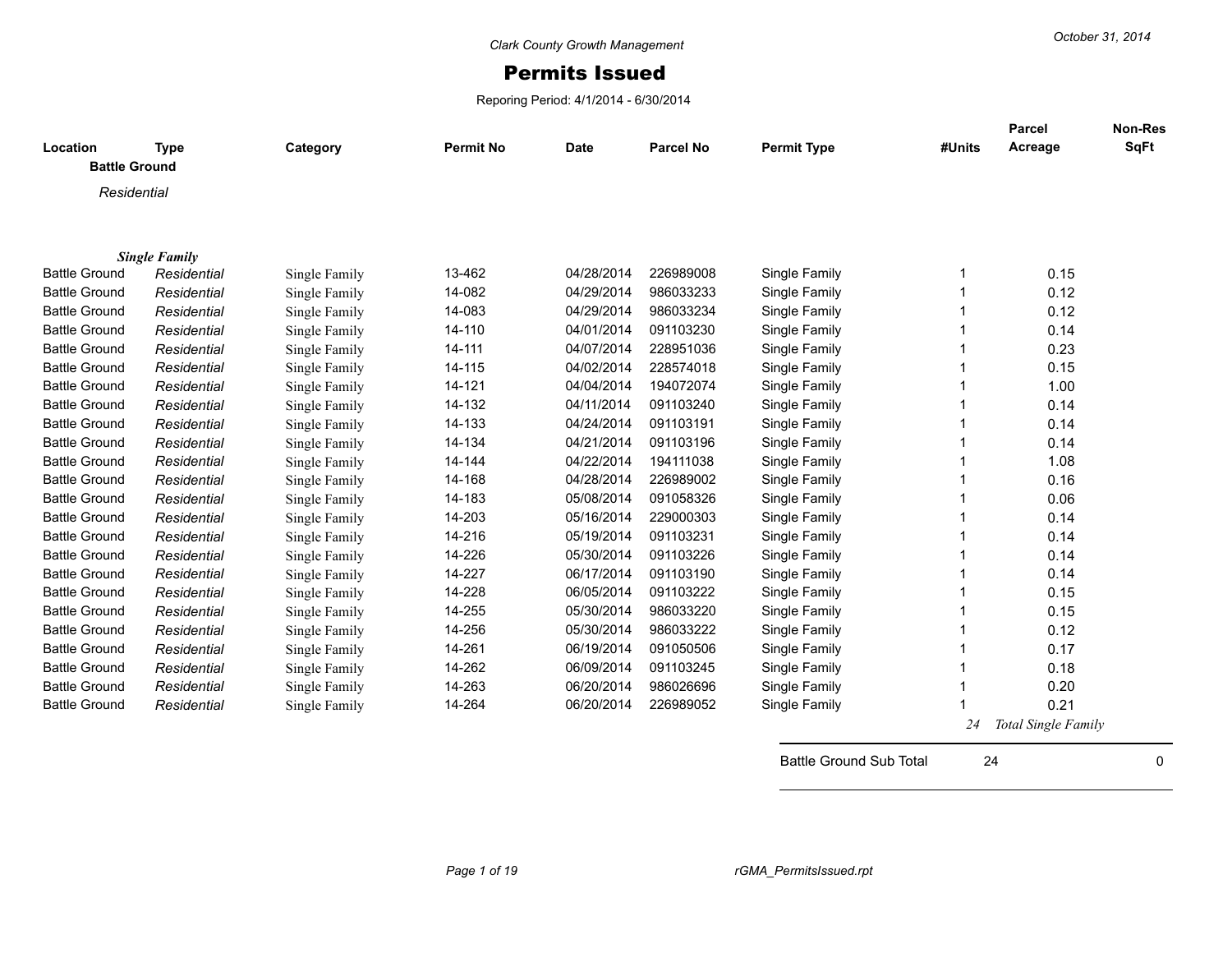|          |                      |               |                  |             |                  |                    |              | <b>Parcel</b> | <b>Non-Res</b> |
|----------|----------------------|---------------|------------------|-------------|------------------|--------------------|--------------|---------------|----------------|
| Location | <b>Type</b>          | Category      | <b>Permit No</b> | <b>Date</b> | <b>Parcel No</b> | <b>Permit Type</b> | #Units       | Acreage       | SqFt           |
|          | Camas                |               |                  |             |                  |                    |              |               |                |
|          | Residential          |               |                  |             |                  |                    |              |               |                |
|          |                      |               |                  |             |                  |                    |              |               |                |
|          |                      |               |                  |             |                  |                    |              |               |                |
|          | <b>Single Family</b> |               |                  |             |                  |                    |              |               |                |
| Camas    | Residential          | Single Family | 14-00172         | 04/01/2014  | 125403100        | Single Family      | 1            | 0.19          |                |
| Camas    | Residential          | Single Family | 14-00178         | 04/03/2014  | 986033039        | Single Family      | 1            | 0.19          |                |
| Camas    | Residential          | Single Family | 14-00179         | 04/03/2014  | 986033031        | Single Family      | 1            | 0.17          |                |
| Camas    | Residential          | Single Family | 14-00180         | 04/03/2014  | 986033041        | Single Family      |              | 0.15          |                |
| Camas    | Residential          | Single Family | 14-00181         | 04/03/2014  | 986033044        | Single Family      | 1            | 0.17          |                |
| Camas    | Residential          | Single Family | 14-00184         | 04/04/2014  | 177663002        | Single Family      |              | 0.23          |                |
| Camas    | Residential          | Single Family | 14-00188         | 04/07/2014  | 177663174        | Single Family      |              | 0.06          |                |
| Camas    | Residential          | Single Family | 14-00189         | 04/07/2014  | 125401020        | Single Family      |              | 0.21          |                |
| Camas    | Residential          | Single Family | 14-00190         | 04/07/2014  | 090265864        | Single Family      | 1            | 0.20          |                |
| Camas    | Residential          | Single Family | 14-00202         | 04/11/2014  | 986033040        | Single Family      |              | 0.14          |                |
| Camas    | Residential          | Single Family | 14-00212         | 04/14/2014  | 986031329        | Single Family      |              | 0.18          |                |
| Camas    | Residential          | Single Family | 14-00217         | 04/17/2014  | 986033046        | Single Family      |              | 0.18          |                |
| Camas    | Residential          | Single Family | 14-00218         | 04/17/2014  | 084455050        | Single Family      |              | 0.46          |                |
| Camas    | Residential          | Single Family | 14-00219         | 04/17/2014  | 177663092        | Single Family      |              | 0.09          |                |
| Camas    | Residential          | Single Family | 14-00231         | 04/23/2014  | 986032412        | Single Family      |              | 0.09          |                |
| Camas    | Residential          | Single Family | 14-00232         | 04/23/2014  | 986032391        | Single Family      | 1            | 0.12          |                |
| Camas    | Residential          | Single Family | 14-00233         | 04/23/2014  | 986032390        | Single Family      | 1            | 0.11          |                |
| Camas    | Residential          | Single Family | 14-00235         | 04/23/2014  | 178110026        | Single Family      | 1            | 0.15          |                |
| Camas    | Residential          | Single Family | 14-00268         | 05/07/2014  | 986033028        | Single Family      | 1            | 0.38          |                |
| Camas    | Residential          | Single Family | 14-00269         | 05/07/2014  | 123831054        | Single Family      | 1            | 0.21          |                |
| Camas    | Residential          | Single Family | 14-00274         | 05/09/2014  | 986031315        | Single Family      | 1            | 0.16          |                |
| Camas    | Residential          | Single Family | 14-00278         | 05/13/2014  | 177663168        | Single Family      | 1            | 0.06          |                |
| Camas    | Residential          | Single Family | 14-00279         | 05/13/2014  | 177663170        | Single Family      |              | 0.06          |                |
| Camas    | Residential          | Single Family | 14-00297         | 05/19/2014  | 986033027        | Single Family      | 1            | 0.38          |                |
| Camas    | Residential          | Single Family | 14-00302         | 05/20/2014  | 986033029        | Single Family      | 1            | 0.36          |                |
| Camas    | Residential          | Single Family | 14-00303         | 05/20/2014  | 986033030        | Single Family      | 1            | 0.38          |                |
| Camas    | Residential          | Single Family | 14-00304         | 05/20/2014  | 986033045        | Single Family      |              | 0.15          |                |
| Camas    | Residential          | Single Family | 14-00305         | 05/20/2014  | 986033043        | Single Family      | 1            | 0.18          |                |
| Camas    | Residential          | Single Family | 14-00306         | 05/20/2014  | 986033037        | Single Family      | 1            | 0.17          |                |
| Camas    | Residential          | Single Family | 14-00307         | 05/21/2014  | 175967002        | Single Family      | 1            | 0.24          |                |
| Camas    | Residential          | Single Family | 14-00311         | 05/22/2014  | 986032403        | Single Family      |              | 0.11          |                |
| Camas    | Residential          | Single Family | 14-00312         | 05/22/2014  | 986032402        | Single Family      | 1            | 0.10          |                |
| Camas    | Residential          | Single Family | 14-00313         | 05/22/2014  | 986032401        | Single Family      |              | 0.10          |                |
| Camas    | Residential          | Single Family | 14-00316         | 05/22/2014  | 986031341        | Single Family      | 1            | 0.15          |                |
| Camas    | Residential          | Single Family | 14-00320         | 05/23/2014  | 124817178        | Single Family      | $\mathbf{1}$ | 0.18          |                |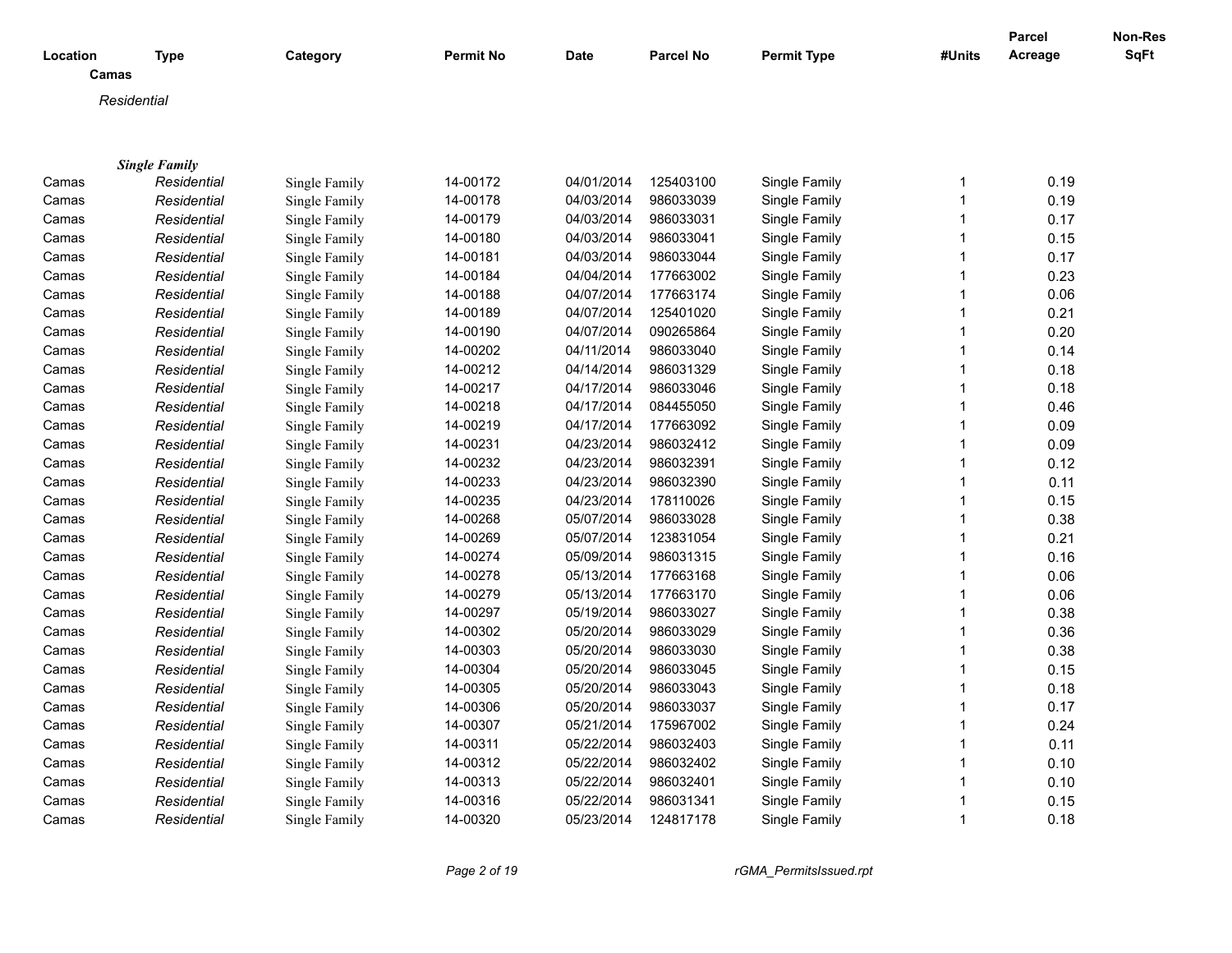| Location<br>Camas | <b>Type</b>          | Category      | <b>Permit No</b> | <b>Date</b> | <b>Parcel No</b> | <b>Permit Type</b>  | #Units                  | Parcel<br>Acreage           | Non-Res<br><b>SqFt</b> |
|-------------------|----------------------|---------------|------------------|-------------|------------------|---------------------|-------------------------|-----------------------------|------------------------|
| Residential       |                      |               |                  |             |                  |                     |                         |                             |                        |
|                   |                      |               |                  |             |                  |                     |                         |                             |                        |
|                   | <b>Single Family</b> |               |                  |             |                  |                     |                         |                             |                        |
| Camas             | Residential          | Single Family | 14-00355         | 06/05/2014  | 125403066        | Single Family       | 1                       | 0.16                        |                        |
| Camas             | Residential          | Single Family | 14-00362         | 06/06/2014  | 986033038        | Single Family       |                         | 0.16                        |                        |
| Camas             | Residential          | Single Family | 14-00363         | 06/06/2014  | 986033025        | Single Family       |                         | 0.33                        |                        |
| Camas             | Residential          | Single Family | 14-00364         | 06/06/2014  | 986033024        | Single Family       | 1                       | 0.28                        |                        |
| Camas             | Residential          | Single Family | 14-00365         | 06/06/2014  | 986033021        | Single Family       |                         | 0.16                        |                        |
| Camas             | Residential          | Single Family | 14-00366         | 06/06/2014  | 986033023        | Single Family       |                         | 0.15                        |                        |
| Camas             | Residential          | Single Family | 14-00367         | 06/06/2014  | 986032398        | Single Family       |                         | 0.13                        |                        |
| Camas             | Residential          | Single Family | 14-00368         | 06/06/2014  | 986033036        | Single Family       |                         | 0.19                        |                        |
| Camas             | Residential          | Single Family | 14-00369         | 06/06/2014  | 986033022        | Single Family       |                         | 0.17                        |                        |
| Camas             | Residential          | Single Family | 14-00370         | 06/06/2014  | 986032399        | Single Family       |                         | 0.11                        |                        |
| Camas             | Residential          | Single Family | 14-00371         | 06/06/2014  | 986032400        | Single Family       |                         | 0.10                        |                        |
| Camas             | Residential          | Single Family | 14-00372         | 06/06/2014  | 986033035        | Single Family       |                         | 0.16                        |                        |
|                   |                      |               |                  |             |                  |                     | 47                      | Total Single Family         |                        |
|                   |                      |               |                  |             |                  | Camas Sub Total     | 47                      |                             | 0                      |
| <b>Camas UGA</b>  |                      |               |                  |             |                  |                     |                         |                             |                        |
| Residential       |                      |               |                  |             |                  |                     |                         |                             |                        |
|                   |                      |               |                  |             |                  |                     |                         |                             |                        |
|                   | <b>Single Family</b> |               |                  |             |                  |                     |                         |                             |                        |
| Camas UGA         | Residential          | Single Family | SFR2014-00296    | 05/05/2014  | 125662160        | Single Family       | $\mathbf 1$             | 0.13                        |                        |
| Camas UGA         | Residential          | Single Family | SFR2014-00404    | 06/06/2014  | 125662180        | Single Family       | 2                       | 0.16<br>Total Single Family |                        |
|                   |                      |               |                  |             |                  | Camas UGA Sub Total | $\overline{\mathbf{c}}$ |                             | $\mathbf 0$            |
|                   |                      |               |                  |             |                  |                     |                         |                             |                        |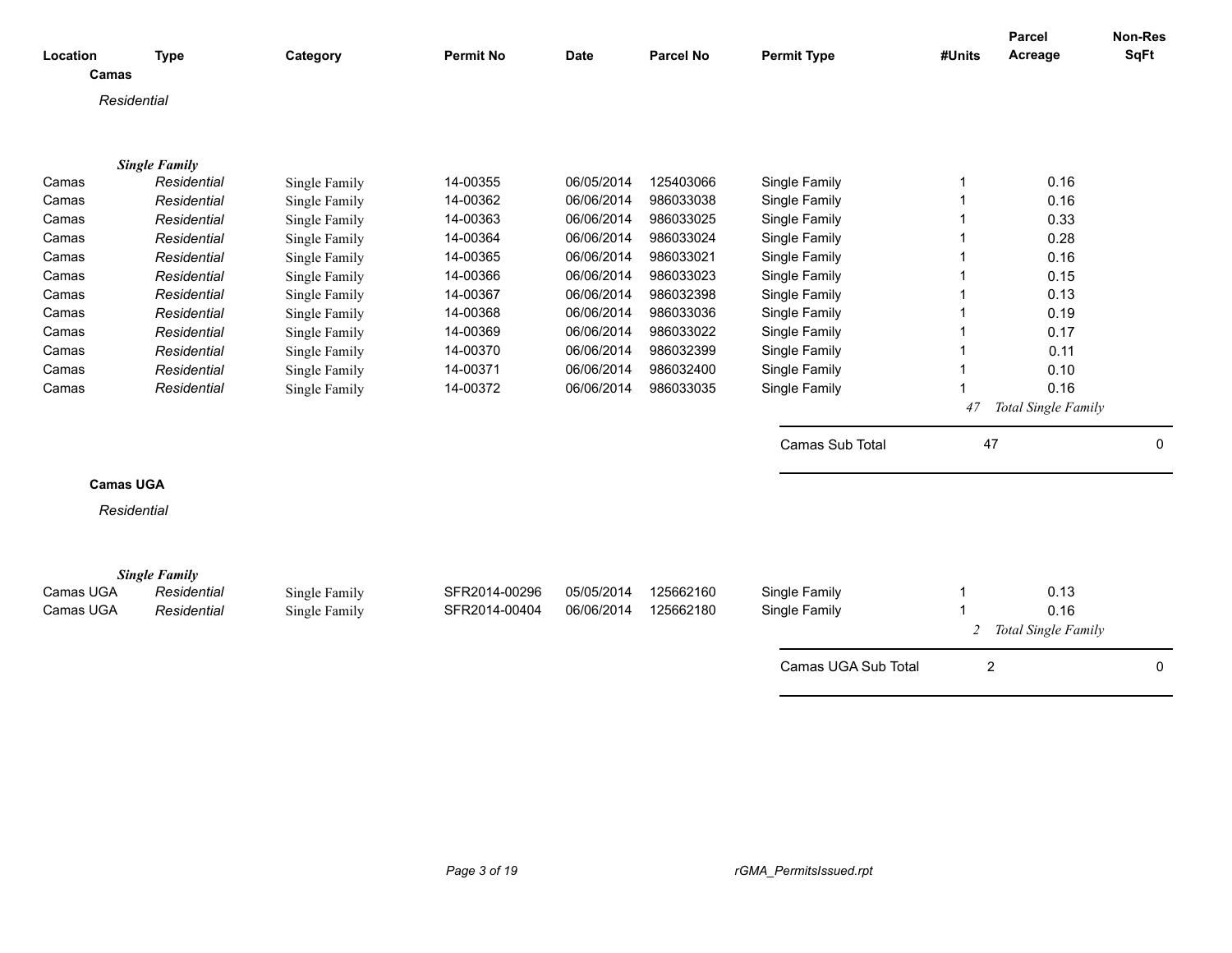| Location<br>La Center | <b>Type</b>          | Category      | <b>Permit No</b> | <b>Date</b> | <b>Parcel No</b> | <b>Permit Type</b>  | #Units | Parcel<br>Acreage          | Non-Res<br><b>SqFt</b> |
|-----------------------|----------------------|---------------|------------------|-------------|------------------|---------------------|--------|----------------------------|------------------------|
|                       | Residential          |               |                  |             |                  |                     |        |                            |                        |
|                       | <b>Single Family</b> |               |                  |             |                  |                     |        |                            |                        |
| La Center             | Residential          | Single Family | RN 14-0003       | 05/28/2014  | 258905106        | Single Family       |        | 0.14                       |                        |
| La Center             | Residential          | Single Family | RN13-1040        | 05/23/2014  | 258894046        | Single Family       |        | 0.22                       |                        |
| La Center             | Residential          | Single Family | RN14-0001        | 06/26/2014  | 258894040        | Single Family       |        | 0.18                       |                        |
| La Center             | Residential          | Single Family | RN14-0002        | 06/12/2014  | 258894112        | Single Family       |        | 0.17                       |                        |
|                       |                      |               |                  |             |                  |                     | 4      | <b>Total Single Family</b> |                        |
|                       |                      |               |                  |             |                  | La Center Sub Total | 4      |                            | 0                      |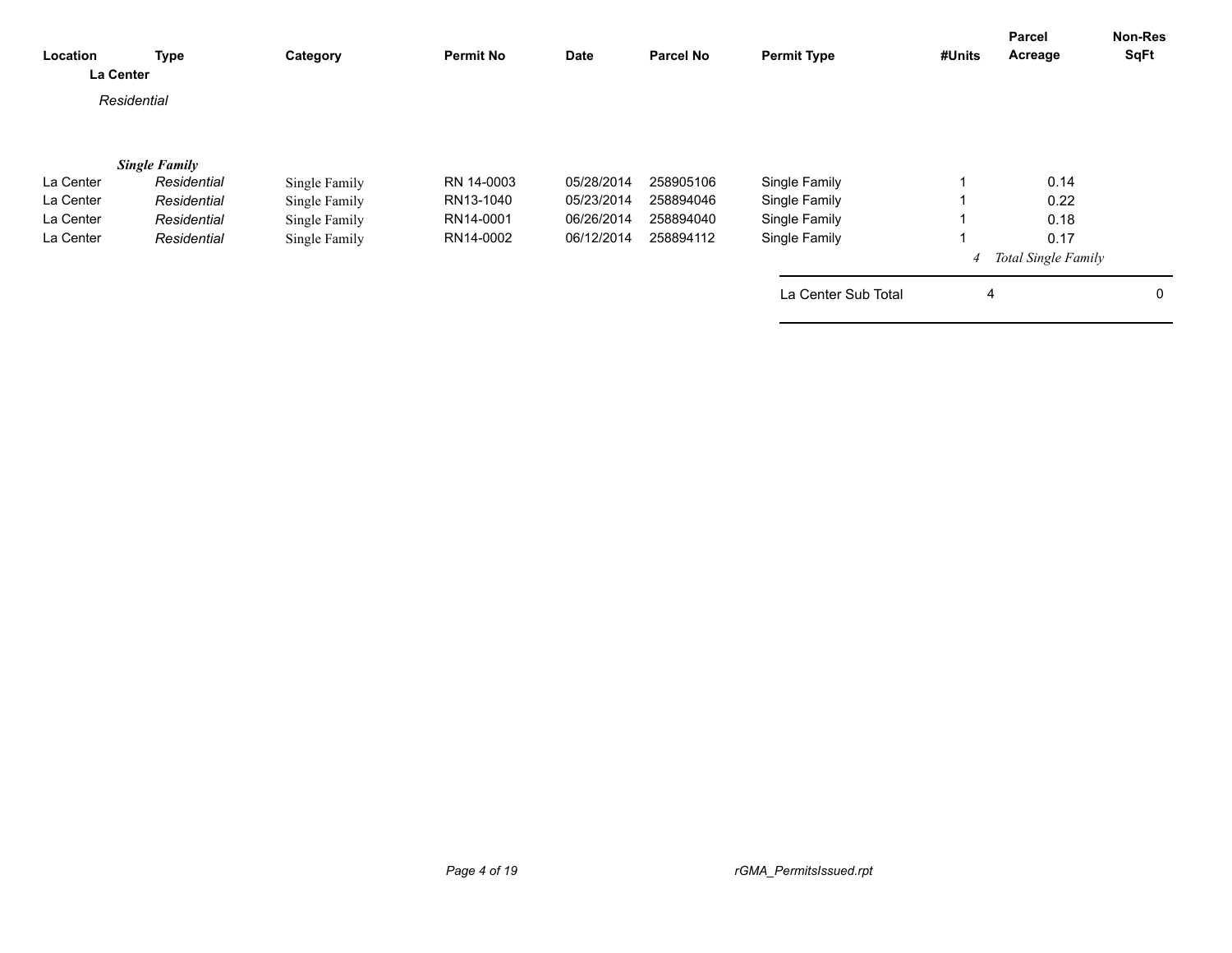|                        |                        |                  |                  |             |                  |                         |              | Parcel  | Non-Res     |
|------------------------|------------------------|------------------|------------------|-------------|------------------|-------------------------|--------------|---------|-------------|
| Location<br>Ridgefield | Type                   | Category         | <b>Permit No</b> | <b>Date</b> | <b>Parcel No</b> | <b>Permit Type</b>      | #Units       | Acreage | <b>SqFt</b> |
|                        | Non-Residential        |                  |                  |             |                  |                         |              |         |             |
|                        | <b>Non-Residential</b> | Other Commercial | BLD-14-0014      | 05/01/2014  | 215444008        | <b>Other Commercial</b> |              | 2.37    | 27,625      |
| Ridgefield             | Residential            |                  |                  |             |                  |                         |              |         |             |
|                        |                        |                  |                  |             |                  |                         |              |         |             |
|                        | <b>Single Family</b>   |                  |                  |             |                  |                         |              |         |             |
| Ridgefield             | Residential            | Single Family    | BLD-13-0175      | 05/01/2014  | 986026132        | Single Family           | 1            | 0.17    |             |
| Ridgefield             | Residential            | Single Family    | BLD-14-0036      | 04/01/2014  | 986030934        | Single Family           | $\mathbf{1}$ | 0.23    |             |
| Ridgefield             | Residential            | Single Family    | BLD-14-0037      | 04/01/2014  | 986030936        | Single Family           | $\mathbf{1}$ | 0.13    |             |
| Ridgefield             | Residential            | Single Family    | BLD-14-0039      | 04/01/2014  | 986030935        | Single Family           | $\mathbf{1}$ | 0.13    |             |
| Ridgefield             | Residential            | Single Family    | BLD-14-0042      | 04/01/2014  | 986030691        | Single Family           | $\mathbf{1}$ | 0.07    |             |
| Ridgefield             | Residential            | Single Family    | BLD-14-0043      | 04/01/2014  | 986030692        | Single Family           | $\mathbf{1}$ | 0.07    |             |
| Ridgefield             | Residential            | Single Family    | BLD-14-0047      | 04/01/2014  | 986030655        | Single Family           | $\mathbf{1}$ | 0.08    |             |
| Ridgefield             | Residential            | Single Family    | BLD-14-0048      | 04/01/2014  | 986030933        | Single Family           | $\mathbf{1}$ | 0.12    |             |
| Ridgefield             | Residential            | Single Family    | BLD-14-0049      | 04/01/2014  | 986030932        | Single Family           | $\mathbf{1}$ | 0.12    |             |
| Ridgefield             | Residential            | Single Family    | BLD-14-0050      | 04/01/2014  | 986030931        | Single Family           | $\mathbf{1}$ | 0.12    |             |
| Ridgefield             | Residential            | Single Family    | BLD-14-0051      | 04/01/2014  | 986030926        | Single Family           | $\mathbf{1}$ | 0.11    |             |
| Ridgefield             | Residential            | Single Family    | BLD-14-0052      | 05/01/2014  | 986030925        | Single Family           | $\mathbf{1}$ | 0.11    |             |
| Ridgefield             | Residential            | Single Family    | BLD-14-0053      | 04/01/2014  | 986030923        | Single Family           | $\mathbf{1}$ | 0.13    |             |
| Ridgefield             | Residential            | Single Family    | BLD-14-0054      | 05/01/2014  | 986030922        | Single Family           | $\mathbf{1}$ | 0.12    |             |
| Ridgefield             | Residential            | Single Family    | BLD-14-0055      | 05/01/2014  | 986030921        | Single Family           | $\mathbf{1}$ | 0.18    |             |
| Ridgefield             | Residential            | Single Family    | BLD-14-0057      | 04/01/2014  | 986030919        | Single Family           | $\mathbf{1}$ | 0.13    |             |
| Ridgefield             | Residential            | Single Family    | BLD-14-0058      | 04/01/2014  | 986030917        | Single Family           | $\mathbf{1}$ | 0.14    |             |
| Ridgefield             | Residential            | Single Family    | BLD-14-0060      | 04/01/2014  | 986030672        | Single Family           | $\mathbf{1}$ | 0.07    |             |
| Ridgefield             | Residential            | Single Family    | BLD-14-0063      | 05/01/2014  | 986033749        | Single Family           | $\mathbf{1}$ | 0.14    |             |
| Ridgefield             | Residential            | Single Family    | BLD-14-0071      | 05/01/2014  | 986028729        | Single Family           | $\mathbf{1}$ | 0.19    |             |
| Ridgefield             | Residential            | Single Family    | BLD-14-0073      | 05/01/2014  | 068318224        | Single Family           | 1            | 0.15    |             |
| Ridgefield             | Residential            | Single Family    | BLD-14-0075      | 05/01/2014  | 986030923        | Single Family           | $\mathbf{1}$ | 0.13    |             |
| Ridgefield             | Residential            | Single Family    | BLD-14-0076      | 05/01/2014  | 986030918        | Single Family           | $\mathbf{1}$ | 0.10    |             |
| Ridgefield             | Residential            | Single Family    | BLD-14-0081      | 05/01/2014  | 068318272        | Single Family           | $\mathbf{1}$ | 0.17    |             |
| Ridgefield             | Residential            | Single Family    | BLD-14-0082      | 06/01/2014  | 986030920        | Single Family           | $\mathbf{1}$ | 0.10    |             |
| Ridgefield             | Residential            | Single Family    | BLD-14-0084      | 06/01/2014  | 986028714        | Single Family           | $\mathbf{1}$ | 0.14    |             |
| Ridgefield             | Residential            | Single Family    | BLD-14-0085      | 06/01/2014  | 986028190        | Single Family           | $\mathbf{1}$ | 0.10    |             |
| Ridgefield             | Residential            | Single Family    | BLD-14-0087      | 06/01/2014  | 986033363        | Single Family           | $\mathbf{1}$ | 0.21    |             |
| Ridgefield             | Residential            | Single Family    | BLD-14-0088      | 06/01/2014  | 067369120        | Single Family           | $\mathbf{1}$ | 0.19    |             |
| Ridgefield             | Residential            | Single Family    | BLD-14-0091      | 06/01/2014  | 986030656        | Single Family           | 1            | 0.08    |             |
| Ridgefield             | Residential            | Single Family    | BLD-14-0092      | 06/01/2014  | 986030661        | Single Family           | $\mathbf{1}$ | 0.11    |             |

*Page 5 of 19 rGMA\_PermitsIssued.rpt*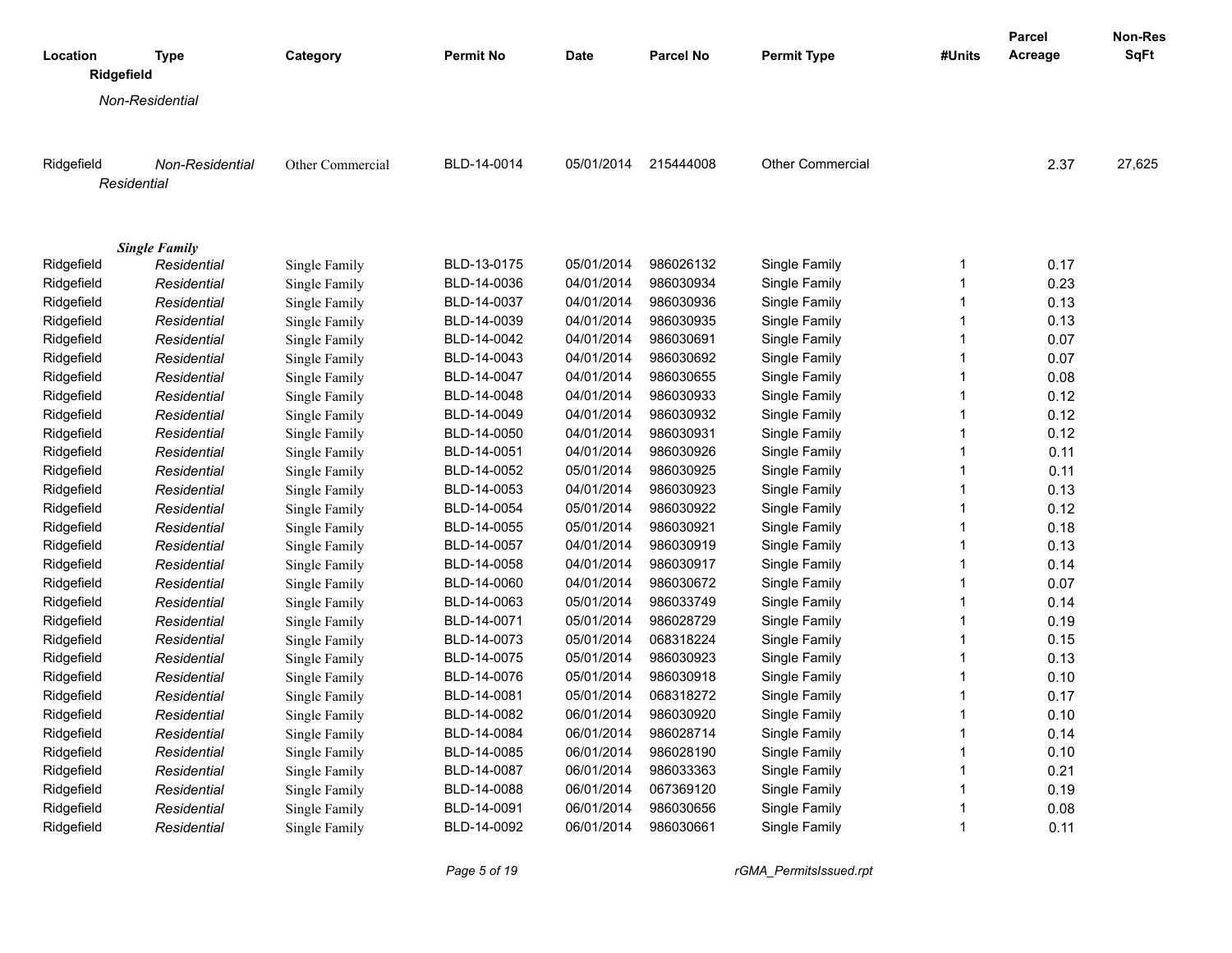| Location<br>Ridgefield   | <b>Type</b>                                        | Category                       | <b>Permit No</b>           | <b>Date</b>              | <b>Parcel No</b>       | <b>Permit Type</b>             | #Units | Parcel<br>Acreage                   | <b>Non-Res</b><br><b>SqFt</b> |
|--------------------------|----------------------------------------------------|--------------------------------|----------------------------|--------------------------|------------------------|--------------------------------|--------|-------------------------------------|-------------------------------|
|                          | Residential                                        |                                |                            |                          |                        |                                |        |                                     |                               |
| Ridgefield<br>Ridgefield | <b>Single Family</b><br>Residential<br>Residential | Single Family<br>Single Family | BLD-14-0094<br>BLD-14-0095 | 06/01/2014<br>06/01/2014 | 986028752<br>986028751 | Single Family<br>Single Family | 33     | 0.21<br>0.16<br>Total Single Family |                               |
|                          |                                                    |                                |                            |                          |                        | Ridgefield Sub Total           | 33     |                                     | 27,625                        |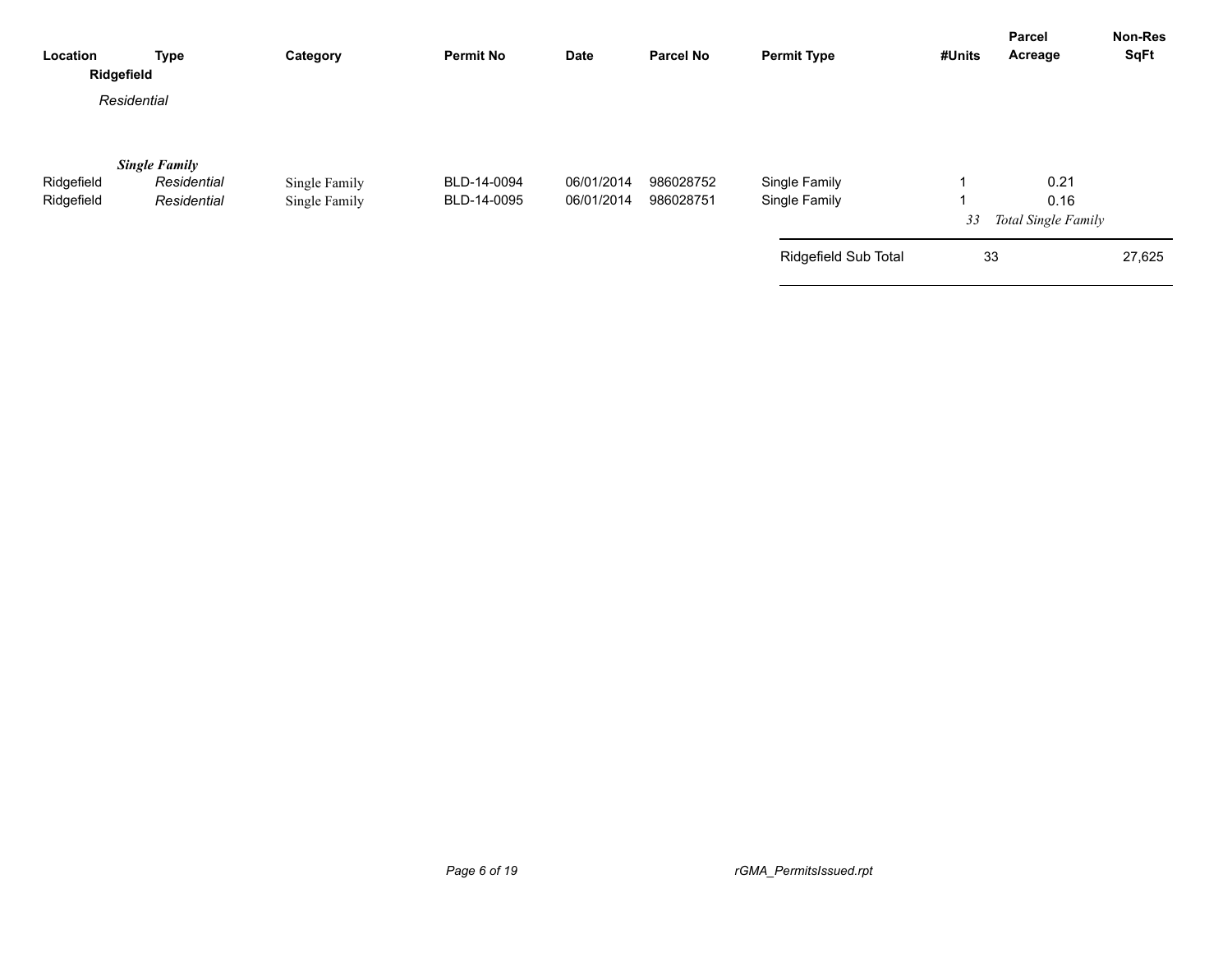|                              |                        |                         |                  |             |                  |                         |                | Parcel  | <b>Non-Res</b> |
|------------------------------|------------------------|-------------------------|------------------|-------------|------------------|-------------------------|----------------|---------|----------------|
| Location<br><b>Vancouver</b> | <b>Type</b>            | Category                | <b>Permit No</b> | <b>Date</b> | <b>Parcel No</b> | <b>Permit Type</b>      | #Units         | Acreage | SqFt           |
|                              | Non-Residential        |                         |                  |             |                  |                         |                |         |                |
|                              |                        |                         |                  |             |                  |                         |                |         |                |
|                              |                        |                         |                  |             |                  |                         |                |         |                |
| Vancouver                    | Non-Residential        | Other Commercial        | CMI-159177       | 04/08/2014  | 000422000        | <b>Other Commercial</b> |                | 1.16    | 20,485         |
| Vancouver                    | Non-Residential        | Other Commercial        | CMI-160129       | 05/02/2014  | 037910264        | <b>Other Commercial</b> |                | 1.19    | 10,637         |
| Vancouver                    | Non-Residential        | Other Commercial        | CMI-160321       | 04/10/2014  | 037916569        | <b>Other Commercial</b> |                | 3.81    | 8,400          |
| Vancouver                    | <b>Non-Residential</b> | <b>Other Commercial</b> | CMI-161321       | 04/15/2014  | 158419000        | <b>Other Commercial</b> |                | 12.75   | 5,550          |
| Vancouver                    | Non-Residential        | Other Commercial        | CMI-161322       | 04/08/2014  | 158419000        | <b>Other Commercial</b> |                | 12.75   | 9,600          |
| Vancouver                    | Non-Residential        | <b>Other Commercial</b> | CMI-161323       | 04/08/2014  | 158419000        | <b>Other Commercial</b> |                | 12.75   | 9,600          |
|                              | Residential            |                         |                  |             |                  |                         |                |         |                |
|                              |                        |                         |                  |             |                  |                         |                |         |                |
|                              |                        |                         |                  |             |                  |                         |                |         |                |
|                              | <b>Single Family</b>   |                         |                  |             |                  |                         |                |         |                |
| Vancouver                    | Residential            | Mobile Home             | RES-161853       | 04/15/2014  | 107780000        | Mobile Home             | $\mathbf 1$    | 7.00    |                |
| Vancouver                    | Residential            | Mobile Home             | RES-161855       | 04/15/2014  | 162707006        | Mobile Home             | $\mathbf{1}$   | 2.97    |                |
| Vancouver                    | Residential            | Mobile Home             | RES-162041       | 04/22/2014  | 164089000        | Mobile Home             | $\mathbf{1}$   | 10.87   |                |
| Vancouver                    | Residential            | Mobile Home             | RES-162632       | 05/08/2014  | 164089000        | Mobile Home             | $\overline{1}$ | 10.87   |                |
| Vancouver                    | Residential            | Mobile Home             | RES-162932       | 05/23/2014  | 164089000        | Mobile Home             | $\overline{1}$ | 10.87   |                |
| Vancouver                    | Residential            | Single Family           | RES-158203       | 05/08/2014  | 166820010        | Single Family           | $\overline{1}$ | 0.35    |                |
| Vancouver                    | Residential            | Single Family           | RES-159772       | 04/10/2014  | 113321000        | Single Family           | $\mathbf{1}$   | 0.51    |                |
| Vancouver                    | Residential            | Single Family           | RES-160640       | 05/02/2014  | 166774000        | Single Family           | $\mathbf{1}$   | 0.85    |                |
| Vancouver                    | Residential            | Single Family           | RES-160762       | 04/02/2014  | 126808102        | Single Family           | $\mathbf{1}$   | 0.05    |                |
| Vancouver                    | Residential            | Single Family           | RES-160768       | 04/02/2014  | 126808100        | Single Family           | $\mathbf{1}$   | 0.05    |                |
| Vancouver                    | Residential            | Single Family           | RES-160769       | 04/02/2014  | 126808104        | Single Family           | $\mathbf{1}$   | 0.06    |                |
| Vancouver                    | Residential            | Single Family           | RES-160770       | 04/02/2014  | 126808112        | Single Family           | $\mathbf{1}$   | 0.05    |                |
| Vancouver                    | Residential            | Single Family           | RES-160771       | 04/02/2014  | 126808096        | Single Family           | $\mathbf{1}$   | 0.06    |                |
| Vancouver                    | Residential            | Single Family           | RES-160772       | 04/02/2014  | 126808098        | Single Family           | $\mathbf{1}$   | 0.05    |                |
| Vancouver                    | Residential            | Single Family           | RES-160773       | 04/02/2014  | 126808106        | Single Family           | $\mathbf{1}$   | 0.07    |                |
| Vancouver                    | Residential            | Single Family           | RES-160774       | 04/02/2014  | 126808108        | Single Family           | $\mathbf{1}$   | 0.07    |                |
| Vancouver                    | Residential            | Single Family           | RES-160775       | 04/02/2014  | 126808110        | Single Family           | $\mathbf{1}$   | 0.06    |                |
| Vancouver                    | Residential            | Single Family           | RES-160776       | 04/02/2014  | 126808114        | Single Family           | $\mathbf{1}$   | 0.05    |                |
| Vancouver                    | Residential            | Single Family           | RES-160796       | 04/16/2014  | 163763202        | Single Family           | $\mathbf{1}$   | 0.06    |                |
| Vancouver                    | Residential            | Single Family           | RES-160797       | 04/16/2014  | 163763200        | Single Family           | $\mathbf{1}$   | 0.04    |                |
| Vancouver                    | Residential            | Single Family           | RES-161113       | 04/03/2014  | 126808180        | Single Family           | $\mathbf{1}$   | 0.06    |                |
| Vancouver                    | Residential            | Single Family           | RES-161114       | 04/03/2014  | 126808184        | Single Family           | $\mathbf{1}$   | 0.05    |                |
| Vancouver                    | Residential            | Single Family           | RES-161115       | 04/03/2014  | 126808182        | Single Family           | $\mathbf{1}$   | 0.05    |                |
| Vancouver                    | Residential            | Single Family           | RES-161116       | 04/03/2014  | 126808186        | Single Family           | $\mathbf{1}$   | 0.06    |                |
| Vancouver                    | Residential            | Single Family           | RES-161156       | 04/21/2014  | 037912212        | Single Family           | $\mathbf 1$    | 0.30    |                |
| Vancouver                    | Residential            | Single Family           | RES-161212       | 04/02/2014  | 109951174        | Single Family           | $\mathbf{1}$   | 0.06    |                |
|                              |                        |                         |                  |             |                  |                         |                |         |                |

*Page 7 of 19 rGMA\_PermitsIssued.rpt*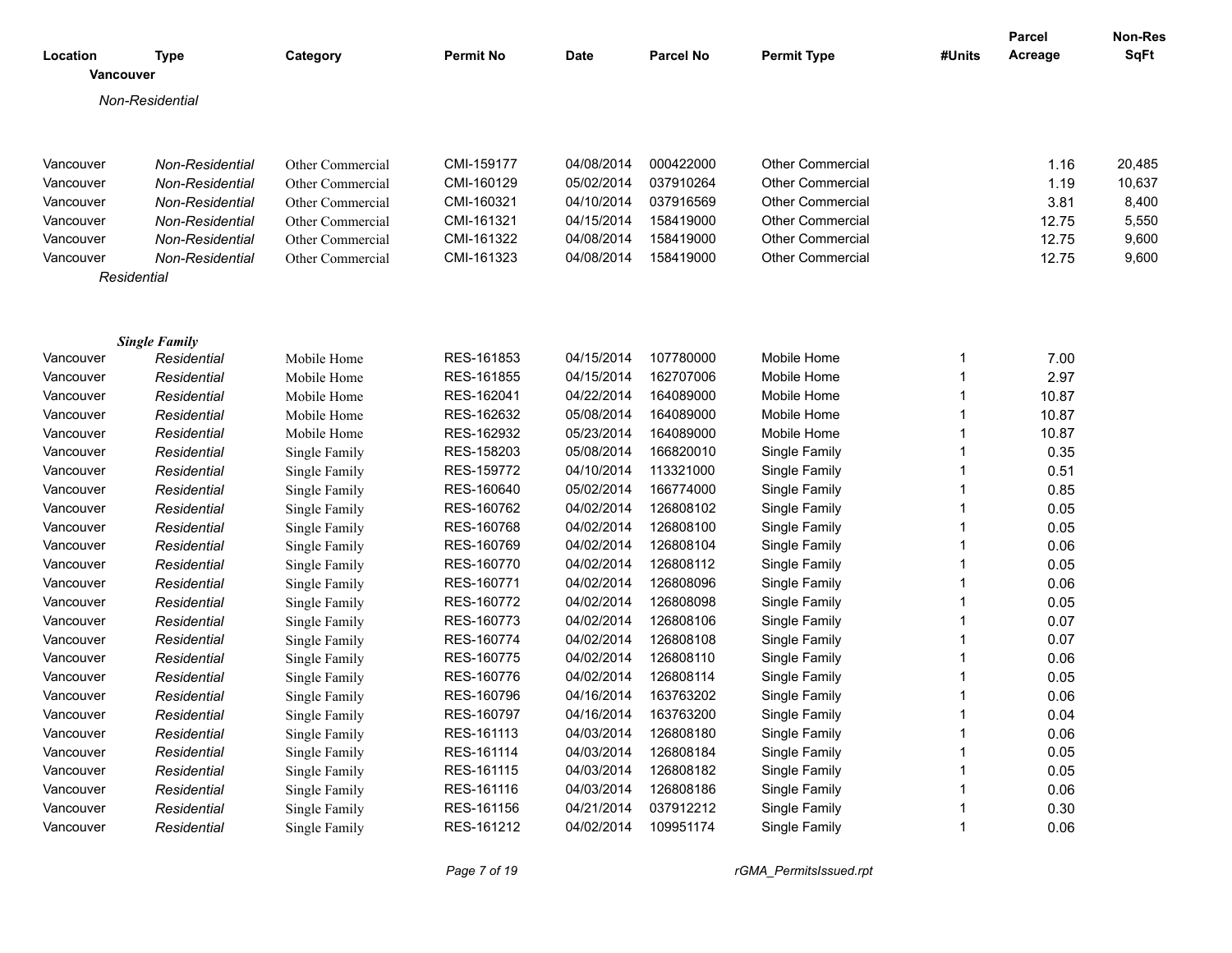| Location         | <b>Type</b>          | Category      | <b>Permit No</b> | <b>Date</b> | <b>Parcel No</b> | <b>Permit Type</b> | #Units       | Parcel<br>Acreage | Non-Res<br>SqFt |
|------------------|----------------------|---------------|------------------|-------------|------------------|--------------------|--------------|-------------------|-----------------|
| <b>Vancouver</b> |                      |               |                  |             |                  |                    |              |                   |                 |
|                  | Residential          |               |                  |             |                  |                    |              |                   |                 |
|                  |                      |               |                  |             |                  |                    |              |                   |                 |
|                  |                      |               |                  |             |                  |                    |              |                   |                 |
|                  | <b>Single Family</b> |               |                  |             |                  |                    |              |                   |                 |
| Vancouver        | Residential          | Single Family | RES-161425       | 05/09/2014  | 986033335        | Single Family      | $\mathbf{1}$ | 0.16              |                 |
| Vancouver        | Residential          | Single Family | RES-161456       | 05/08/2014  | 122608000        | Single Family      | $\mathbf{1}$ | 0.47              |                 |
| Vancouver        | Residential          | Single Family | RES-161467       | 04/04/2014  | 109951176        | Single Family      | $\mathbf{1}$ | 0.07              |                 |
| Vancouver        | Residential          | Single Family | RES-161469       | 04/10/2014  | 986033340        | Single Family      | 1            | 0.22              |                 |
| Vancouver        | Residential          | Single Family | RES-161471       | 05/09/2014  | 986033332        | Single Family      | 1            | 0.23              |                 |
| Vancouver        | Residential          | Single Family | RES-161475       | 05/09/2014  | 986033331        | Single Family      | 1            | 0.21              |                 |
| Vancouver        | Residential          | Single Family | RES-161615       | 05/07/2014  | 164701070        | Single Family      | 1            | 0.33              |                 |
| Vancouver        | Residential          | Single Family | RES-161683       | 04/18/2014  | 163763020        | Single Family      | 1            | 0.05              |                 |
| Vancouver        | Residential          | Single Family | RES-161720       | 05/08/2014  | 122575012        | Single Family      | 1            | 0.19              |                 |
| Vancouver        | Residential          | Single Family | RES-161867       | 04/18/2014  | 163763188        | Single Family      | 1            | 0.04              |                 |
| Vancouver        | Residential          | Single Family | RES-162110       | 06/03/2014  | 986033448        | Single Family      | $\mathbf 1$  | 0.16              |                 |
| Vancouver        | Residential          | Single Family | RES-162402       | 05/12/2014  | 166834005        | Single Family      | $\mathbf{1}$ | 0.24              |                 |
| Vancouver        | Residential          | Single Family | RES-162623       | 05/16/2014  | 109951158        | Single Family      | $\mathbf 1$  | 0.06              |                 |
| Vancouver        | Residential          | Single Family | RES-162648       | 05/16/2014  | 109951156        | Single Family      | 1            | 0.06              |                 |
| Vancouver        | Residential          | Single Family | RES-162649       | 05/16/2014  | 109951160        | Single Family      | 1            | 0.06              |                 |
| Vancouver        | Residential          | Single Family | RES-162776       | 06/05/2014  | 003810000        | Single Family      | 1            | 0.16              |                 |
| Vancouver        | Residential          | Single Family | RES-162896       | 06/03/2014  | 126809022        | Single Family      | 1            | 0.06              |                 |
| Vancouver        | Residential          | Single Family | RES-162924       | 06/03/2014  | 126809024        | Single Family      | 1            | 0.07              |                 |
| Vancouver        | Residential          | Single Family | RES-162966       | 05/27/2014  | 037918520        | Single Family      | 1            | 0.23              |                 |
| Vancouver        | Residential          | Single Family | RES-163397       | 06/19/2014  | 986026526        | Single Family      | $\mathbf 1$  | 0.07              |                 |
| Vancouver        | Residential          | Single Family | RES-163406       | 06/18/2014  | 166632000        | Single Family      | $\mathbf 1$  | 0.81              |                 |
| Vancouver        | Residential          | Single Family | RES-163436       | 06/13/2014  | 165723124        | Single Family      | 1            | 0.04              |                 |
| Vancouver        | Residential          | Single Family | RES-163438       | 06/13/2014  | 165723122        | Single Family      | 1            | 0.04              |                 |
| Vancouver        | Residential          | Single Family | RES-163439       | 06/13/2014  | 165723120        | Single Family      | 1            | 0.06              |                 |
| Vancouver        | Residential          | Single Family | RES-163458       | 06/13/2014  | 165723126        | Single Family      | 1            | 0.05              |                 |
| Vancouver        | Residential          | Single Family | RES-163603       | 06/13/2014  | 163763004        | Single Family      | 1            | 0.05              |                 |
| Vancouver        | Residential          | Single Family | RES-163605       | 06/13/2014  | 163763152        | Single Family      | 1            | 0.05              |                 |
| Vancouver        | Residential          | Single Family | RES-163772       | 06/16/2014  | 164786008        | Single Family      | 1            | 0.26              |                 |
| Vancouver        | Residential          | Single Family | RES-163797       | 06/16/2014  | 164786006        | Single Family      | $\mathbf 1$  | 0.26              |                 |
| Vancouver        | Residential          | Single Family | RES-164326       | 06/20/2014  | 164701072        | Single Family      | 1            | 0.28              |                 |
| Vancouver        | Residential          | Single Family | RES-164328       | 06/30/2014  | 109951154        | Single Family      | $\mathbf 1$  | 0.06              |                 |
| Vancouver        | Residential          | Single Family | RES-164510       | 06/26/2014  | 986026453        | Single Family      | 1            | 0.12              |                 |
|                  |                      |               |                  |             |                  |                    |              |                   |                 |

 *58 Total Single Family*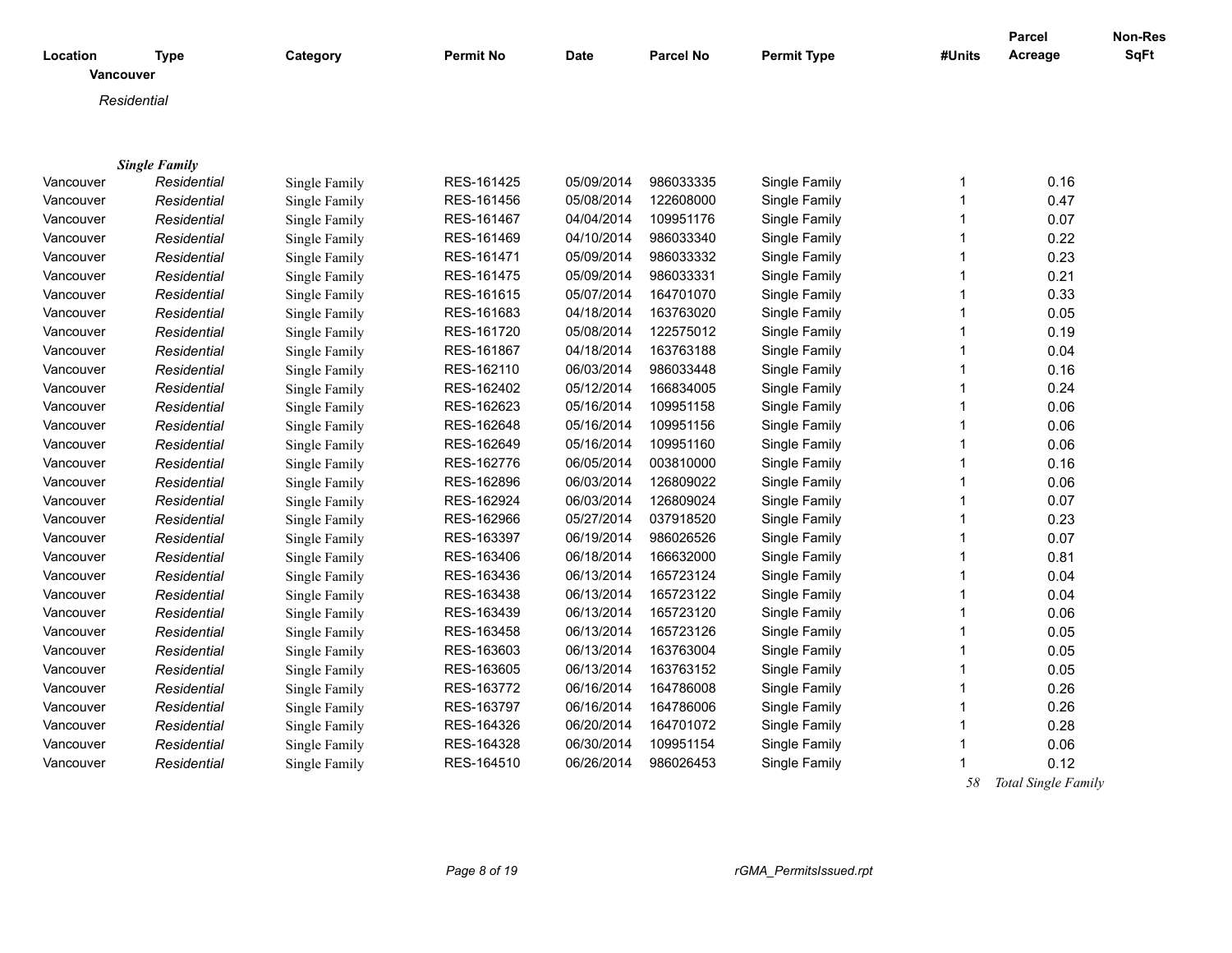| Location                     | <b>Type</b>                | Category                     | <b>Permit No</b>               | <b>Date</b>              | <b>Parcel No</b>       | <b>Permit Type</b>           | #Units      | <b>Parcel</b><br>Acreage | Non-Res<br><b>SqFt</b> |
|------------------------------|----------------------------|------------------------------|--------------------------------|--------------------------|------------------------|------------------------------|-------------|--------------------------|------------------------|
|                              |                            |                              |                                |                          |                        | Vancouver Sub Total          | 58          |                          | 64,272                 |
| <b>Vancouver UGA</b>         |                            |                              |                                |                          |                        |                              |             |                          |                        |
|                              | Non-Residential            |                              |                                |                          |                        |                              |             |                          |                        |
|                              |                            |                              |                                |                          |                        |                              |             |                          |                        |
|                              |                            |                              |                                |                          |                        |                              |             |                          |                        |
| Vancouver UG                 | Non-Residential            | Commercial Retail            | COM2014-00172                  | 06/23/2014               | 189194000              | <b>Commercial Retail</b>     |             | 2.31                     | 366                    |
| Vancouver UG                 | Non-Residential            | Institutional                | COM2014-00025                  | 06/04/2014               | 118200000              | Institutional                |             | 8.94                     | 9,086                  |
| Vancouver UG                 | Non-Residential            | Other Commercial             | COM2013-00355                  | 05/09/2014               | 186787000              | <b>Other Commercial</b>      |             | 7.33                     | 572                    |
| Residential                  |                            |                              |                                |                          |                        |                              |             |                          |                        |
|                              |                            |                              |                                |                          |                        |                              |             |                          |                        |
|                              |                            |                              |                                |                          |                        |                              |             |                          |                        |
|                              | Multi-Family               |                              |                                |                          |                        |                              |             |                          |                        |
| Vancouver UG                 | Residential                | Multi-Family                 | SFR2014-00195                  | 04/24/2014               | 108027084              | Multi-Family                 | -1          | 0.06                     |                        |
| Vancouver UG                 | Residential                | Multi-Family                 | SFR2014-00196                  | 04/24/2014               | 108027086              | Multi-Family                 |             | 0.04                     |                        |
| Vancouver UG                 | Residential                | Multi-Family                 | SFR2014-00197                  | 04/24/2014               | 108027088              | Multi-Family                 | -1          | 0.04                     |                        |
| Vancouver UG                 | Residential                | Multi-Family                 | SFR2014-00198                  | 04/24/2014               | 108027090              | Multi-Family                 |             | 0.04                     |                        |
| Vancouver UG                 | Residential                | Multi-Family                 | SFR2014-00199                  | 04/24/2014               | 108027092              | Multi-Family                 |             | 0.04                     |                        |
| Vancouver UG                 | Residential                | Multi-Family                 | SFR2014-00200                  | 04/24/2014               | 108027094              | Multi-Family                 |             | 0.05                     |                        |
| Vancouver UG                 | Residential                | Multi-Family                 | SFR2014-00211                  | 04/21/2014               | 105000034              | Multi-Family                 | -1          | 0.06                     |                        |
| Vancouver UG                 | Residential                | Multi-Family                 | SFR2014-00212                  | 04/21/2014               | 105000036              | Multi-Family                 |             | 0.10                     |                        |
| Vancouver UG                 | Residential                | Multi-Family                 | SFR2014-00269                  | 05/13/2014               | 108027096<br>108027098 | Multi-Family                 | -1<br>-1    | 0.05<br>0.04             |                        |
| Vancouver UG<br>Vancouver UG | Residential<br>Residential | Multi-Family                 | SFR2014-00273<br>SFR2014-00274 | 05/13/2014<br>05/13/2014 | 108027100              | Multi-Family<br>Multi-Family | $\mathbf 1$ | 0.04                     |                        |
| Vancouver UG                 | Residential                | Multi-Family<br>Multi-Family | SFR2014-00275                  | 05/13/2014               | 108027102              | Multi-Family                 | -1          | 0.04                     |                        |
| Vancouver UG                 | Residential                |                              | SFR2014-00276                  | 05/13/2014               | 108027104              | Multi-Family                 |             | 0.05                     |                        |
| Vancouver UG                 | Residential                | Multi-Family<br>Multi-Family | SFR2014-00283                  | 05/13/2014               | 108027106              | Multi-Family                 |             | 0.05                     |                        |
| Vancouver UG                 | Residential                | Multi-Family                 | SFR2014-00284                  | 05/13/2014               | 108027108              | Multi-Family                 |             | 0.04                     |                        |
| Vancouver UG                 | Residential                | Multi-Family                 | SFR2014-00285                  | 05/13/2014               | 108027110              | Multi-Family                 |             | 0.04                     |                        |
| Vancouver UG                 | Residential                | Multi-Family                 | SFR2014-00286                  | 05/13/2014               | 108027112              | Multi-Family                 |             | 0.04                     |                        |
| Vancouver UG                 | Residential                | Multi-Family                 | SFR2014-00287                  | 05/13/2014               | 108027114              | Multi-Family                 |             | 0.04                     |                        |
| Vancouver UG                 | Residential                | Multi-Family                 | SFR2014-00288                  | 05/13/2014               | 108027116              | Multi-Family                 |             | 0.05                     |                        |
| Vancouver UG                 | Residential                | Multi-Family                 | SFR2014-00318                  | 06/10/2014               | 986026944              | Multi-Family                 | -1          | 0.05                     |                        |
| Vancouver UG                 | Residential                | Multi-Family                 | SFR2014-00319                  | 06/10/2014               | 986026943              | Multi-Family                 |             | 0.04                     |                        |
| Vancouver UG                 | Residential                | Multi-Family                 | SFR2014-00320                  | 06/10/2014               | 986026942              | Multi-Family                 |             | 0.04                     |                        |
| Vancouver UG                 | Residential                | Multi-Family                 | SFR2014-00321                  | 06/10/2014               | 986026941              | Multi-Family                 |             | 0.04                     |                        |
| Vancouver UG                 | Residential                | Multi-Family                 | SFR2014-00323                  | 06/10/2014               | 986026940              | Multi-Family                 |             | 0.05                     |                        |
| Vancouver UG                 | Residential                | Multi-Family                 | SFR2014-00334                  | 06/11/2014               | 986031791              | Multi-Family                 |             | 0.06                     |                        |
|                              |                            |                              |                                |                          |                        |                              | 25          | Total Multi-Family       |                        |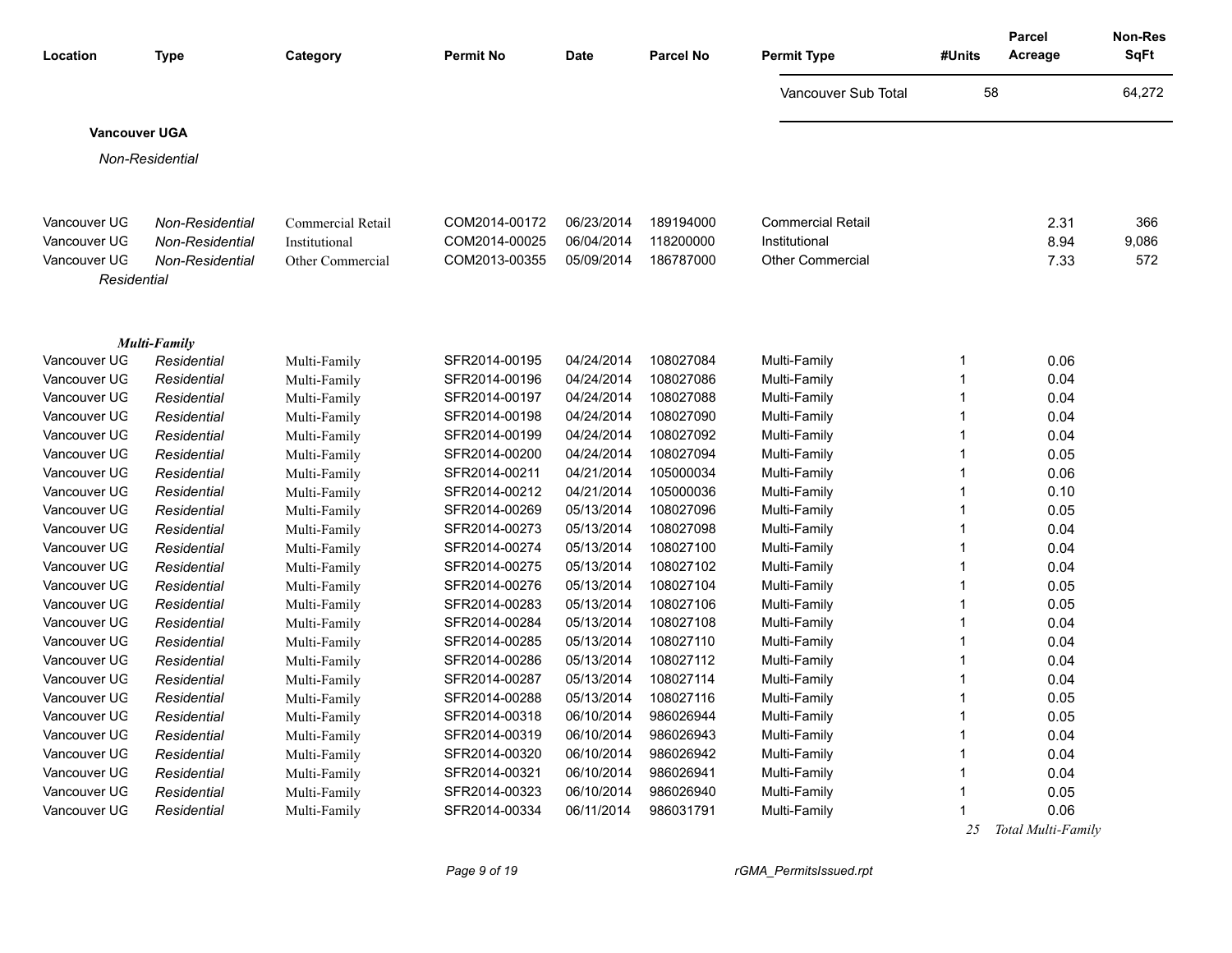| Location     | <b>Type</b><br><b>Vancouver UGA</b> | Category      | <b>Permit No</b> | <b>Date</b> | <b>Parcel No</b> | <b>Permit Type</b> | #Units | <b>Parcel</b><br>Acreage | <b>Non-Res</b><br><b>SqFt</b> |
|--------------|-------------------------------------|---------------|------------------|-------------|------------------|--------------------|--------|--------------------------|-------------------------------|
| Residential  |                                     |               |                  |             |                  |                    |        |                          |                               |
|              |                                     |               |                  |             |                  |                    |        |                          |                               |
|              |                                     |               |                  |             |                  |                    |        |                          |                               |
|              | <b>Single Family</b>                |               |                  |             |                  |                    |        |                          |                               |
| Vancouver UG | Residential                         | Single Family | SFR2013-00453    | 04/24/2014  | 986029986        | Single Family      | 1      | 0.07                     |                               |
| Vancouver UG | Residential                         | Single Family | SFR2013-00829    | 04/29/2014  | 986030321        | Single Family      | 1      | 0.21                     |                               |
| Vancouver UG | Residential                         | Single Family | SFR2014-00082    | 04/03/2014  | 986031200        | Single Family      |        | 0.24                     |                               |
| Vancouver UG | Residential                         | Single Family | SFR2014-00085    | 04/03/2014  | 187786012        | Single Family      |        | 0.24                     |                               |
| Vancouver UG | Residential                         | Single Family | SFR2014-00097    | 06/11/2014  | 986031793        | Single Family      |        | 0.06                     |                               |
| Vancouver UG | Residential                         | Single Family | SFR2014-00116    | 06/18/2014  | 986032531        | Single Family      |        | 0.18                     |                               |
| Vancouver UG | Residential                         | Single Family | SFR2014-00127    | 05/15/2014  | 986032976        | Single Family      |        | 0.27                     |                               |
| Vancouver UG | Residential                         | Single Family | SFR2014-00128    | 04/18/2014  | 986032952        | Single Family      | 1      | 0.26                     |                               |
| Vancouver UG | Residential                         | Single Family | SFR2014-00129    | 04/10/2014  | 986031419        | Single Family      | 1      | 0.17                     |                               |
| Vancouver UG | Residential                         | Single Family | SFR2014-00133    | 05/02/2014  | 986033078        | Single Family      |        | 0.14                     |                               |
| Vancouver UG | Residential                         | Single Family | SFR2014-00134    | 05/02/2014  | 986033075        | Single Family      |        | 0.14                     |                               |
| Vancouver UG | Residential                         | Single Family | SFR2014-00135    | 04/10/2014  | 986031199        | Single Family      |        | 0.24                     |                               |
| Vancouver UG | Residential                         | Single Family | SFR2014-00139    | 04/03/2014  | 186592020        | Single Family      |        | 0.11                     |                               |
| Vancouver UG | Residential                         | Single Family | SFR2014-00148    | 04/30/2014  | 986030103        | Single Family      | 1      | 0.05                     |                               |
| Vancouver UG | Residential                         | Single Family | SFR2014-00149    | 04/30/2014  | 986030102        | Single Family      |        | 0.05                     |                               |
| Vancouver UG | Residential                         | Single Family | SFR2014-00150    | 04/30/2014  | 986030101        | Single Family      |        | 0.05                     |                               |
| Vancouver UG | Residential                         | Single Family | SFR2014-00151    | 04/01/2014  | 986031917        | Single Family      | 1      | 0.10                     |                               |
| Vancouver UG | Residential                         | Single Family | SFR2014-00152    | 04/01/2014  | 986031916        | Single Family      |        | 0.10                     |                               |
| Vancouver UG | Residential                         | Single Family | SFR2014-00153    | 04/03/2014  | 986032691        | Single Family      | 1      | 0.15                     |                               |
| Vancouver UG | Residential                         | Single Family | SFR2014-00155    | 04/08/2014  | 115621150        | Single Family      | 1      | 0.78                     |                               |
| Vancouver UG | Residential                         | Single Family | SFR2014-00158    | 05/02/2014  | 986033077        | Single Family      |        | 0.14                     |                               |
| Vancouver UG | Residential                         | Single Family | SFR2014-00159    | 04/29/2014  | 986031604        | Single Family      |        | 0.19                     |                               |
| Vancouver UG | Residential                         | Single Family | SFR2014-00160    | 04/11/2014  | 188944010        | Single Family      |        | 0.12                     |                               |
| Vancouver UG | Residential                         | Single Family | SFR2014-00161    | 04/03/2014  | 986031915        | Single Family      |        | 0.10                     |                               |
| Vancouver UG | Residential                         | Single Family | SFR2014-00162    | 05/08/2014  | 986031914        | Single Family      |        | 0.10                     |                               |
| Vancouver UG | Residential                         | Single Family | SFR2014-00164    | 04/03/2014  | 986032534        | Single Family      | 1      | 0.24                     |                               |

Vancouver UGA *Residential* Single Family SFR2014-00171 04/10/2014 986032957 Single Family 1 0.27 Vancouver UGA *Residential* Single Family SFR2014-00172 04/11/2014 986032974 Single Family 1 0.26 Vancouver UGA *Residential* Single Family SFR2014-00176 04/08/2014 986032570 Single Family 1 0.24 Vancouver UG *Residential* Single Family SFR2014-00182 04/18/2014 986031413 Single Family 1 0.18 Vancouver UGA *Residential* Single Family SFR2014-00184 04/29/2014 986031605 Single Family 1 0.19 Vancouver UGA *Residential* Single Family SFR2014-00185 04/22/2014 146749001 Single Family 1 0.68 Vancouver UGA *Residential* Single Family SFR2014-00186 06/17/2014 116980000 Single Family 1 5.03 Vancouver UGA *Residential* Single Family SFR2014-00187 04/16/2014 986033098 Single Family 1 0.20 Vancouver UGA *Residential* Single Family SFR2014-00188 04/21/2014 115621158 Single Family 1 0.75

*Page 10 of 19 rGMA\_PermitsIssued.rpt*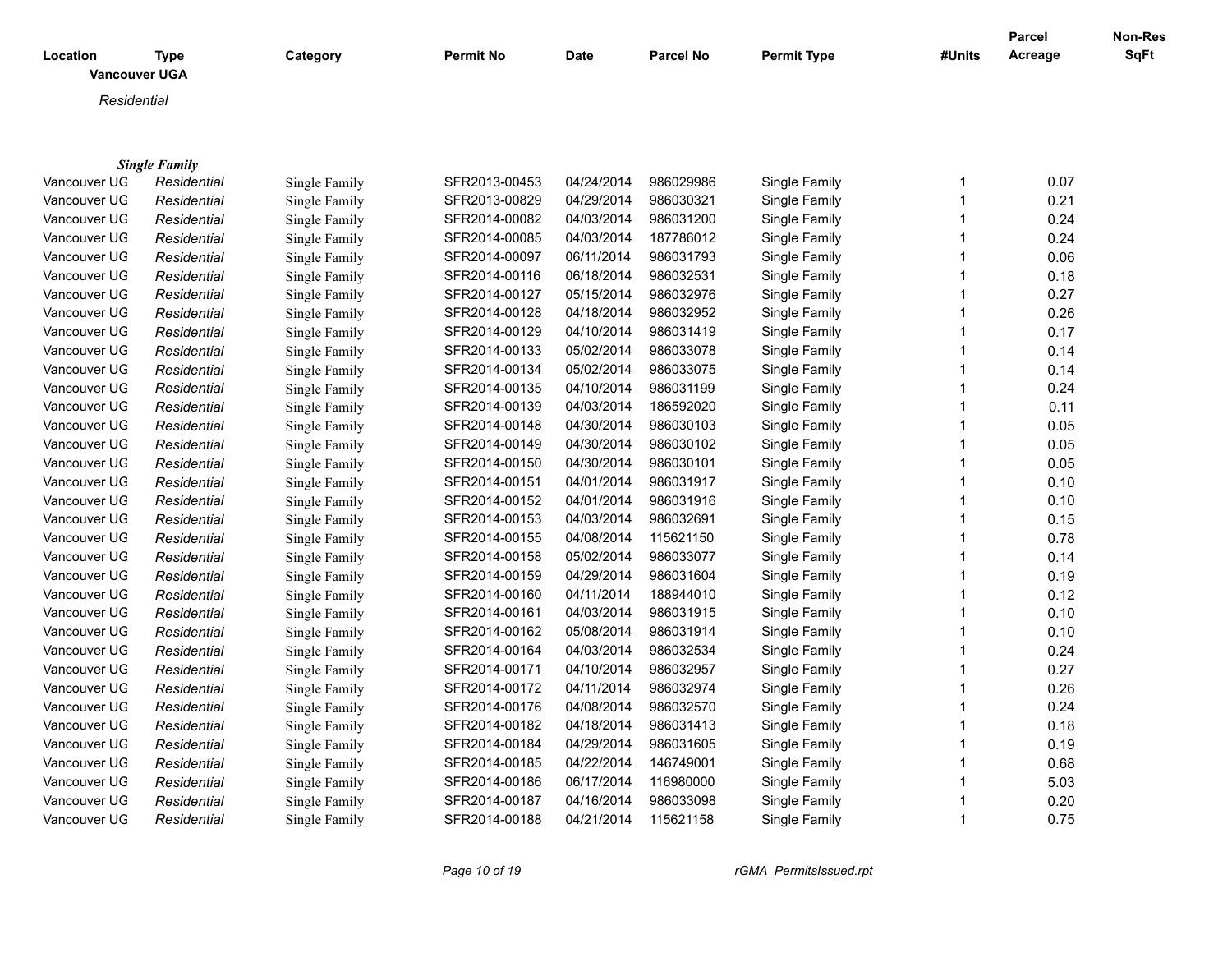| SqFt<br><b>Permit Type</b><br>Acreage<br><b>Type</b><br>Category<br><b>Permit No</b><br><b>Date</b><br><b>Parcel No</b><br>#Units<br>Location<br><b>Vancouver UGA</b><br>Residential<br><b>Single Family</b><br>SFR2014-00189<br>04/21/2014<br>986033149<br>Single Family<br>0.13<br>Vancouver UG<br>Residential<br>Single Family<br>1<br>0.16<br>Vancouver UG<br>SFR2014-00190<br>05/01/2014<br>189512002<br>Single Family<br>$\mathbf{1}$<br>Residential<br>Single Family<br>Vancouver UG<br>SFR2014-00191<br>06/17/2014<br>156442076<br>Single Family<br>$\mathbf{1}$<br>0.11<br>Residential<br>Single Family<br>Vancouver UG<br>SFR2014-00192<br>06/17/2014<br>156442078<br>Single Family<br>$\mathbf{1}$<br>0.11<br>Residential<br>Single Family<br>0.12<br>Vancouver UG<br>SFR2014-00193<br>04/17/2014<br>986025951<br>Single Family<br>$\mathbf{1}$<br>Residential<br>Single Family<br>Vancouver UG<br>SFR2014-00194<br>04/17/2014<br>986025949<br>Single Family<br>1<br>0.13<br>Residential<br>Single Family<br>04/17/2014<br>986025950<br>0.13<br>Vancouver UG<br>SFR2014-00201<br>Single Family<br>$\mathbf{1}$<br>Residential<br>Single Family<br>0.17<br>Vancouver UG<br>SFR2014-00202<br>05/01/2014<br>189512001<br>Single Family<br>$\mathbf 1$<br>Residential<br>Single Family<br>0.12<br>Vancouver UG<br>SFR2014-00203<br>04/17/2014<br>986029980<br>Single Family<br>$\mathbf{1}$<br>Residential<br>Single Family<br>986032645<br>0.13<br>Vancouver UG<br>SFR2014-00204<br>04/21/2014<br>Single Family<br>1<br>Residential<br>Single Family<br>986032552<br>0.18<br>Vancouver UG<br>SFR2014-00205<br>04/21/2014<br>Single Family<br>$\mathbf{1}$<br>Residential<br>Single Family<br>986033148<br>0.12<br>Vancouver UG<br>SFR2014-00206<br>04/21/2014<br>Single Family<br>$\mathbf{1}$<br>Residential<br>Single Family<br>Vancouver UG<br>SFR2014-00207<br>04/24/2014<br>986031145<br>$\mathbf{1}$<br>0.21<br>Residential<br>Single Family<br>Single Family<br>986031137<br>Vancouver UG<br>SFR2014-00208<br>04/16/2014<br>Single Family<br>1<br>0.15<br>Residential<br>Single Family<br>0.15<br>Vancouver UG<br>Residential<br>SFR2014-00209<br>04/29/2014<br>986031606<br>Single Family<br>$\mathbf{1}$<br>Single Family<br>156212000<br>0.12<br>Vancouver UG<br>Residential<br>Single Family<br>SFR2014-00210<br>05/13/2014<br>Single Family<br>$\mathbf{1}$<br>$\mathbf{1}$<br>0.17<br>Vancouver UG<br>SFR2014-00213<br>04/29/2014<br>986030326<br>Single Family<br>Residential<br>Single Family<br>0.13<br>Vancouver UG<br>SFR2014-00214<br>04/24/2014<br>986025947<br>Single Family<br>$\mathbf{1}$<br>Residential<br>Single Family<br>0.14<br>Vancouver UG<br>SFR2014-00215<br>04/24/2014<br>986025911<br>Single Family<br>$\mathbf{1}$<br>Residential<br>Single Family<br>986025913<br>0.14<br>Vancouver UG<br>Residential<br>SFR2014-00216<br>04/25/2014<br>Single Family<br>$\mathbf{1}$<br>Single Family<br>105523634<br>SFR2014-00217<br>04/21/2014<br>Single Family<br>$\mathbf{1}$<br>0.26<br>Vancouver UG<br>Residential<br>Single Family<br>04/28/2014<br>986033002<br>0.12<br>Vancouver UG<br>Residential<br>Single Family<br>SFR2014-00218<br>Single Family<br>1<br>986033003<br>0.13<br>Vancouver UG<br>Residential<br>Single Family<br>SFR2014-00219<br>04/22/2014<br>Single Family<br>1<br>0.05<br>986030117<br>Vancouver UG<br>Residential<br>Single Family<br>SFR2014-00220<br>06/11/2014<br>Single Family<br>1<br>$\mathbf{1}$<br>0.15<br>Vancouver UG<br>Residential<br>Single Family<br>SFR2014-00221<br>04/21/2014<br>986031136<br>Single Family<br>986025936<br>0.12<br>Vancouver UG<br>Single Family<br>SFR2014-00222<br>04/25/2014<br>Single Family<br>1<br>Residential<br>0.12<br>Vancouver UG<br>SFR2014-00223<br>04/25/2014<br>986025946<br>Single Family<br>1<br>Residential<br>Single Family<br>986025948<br>0.13<br>Vancouver UG<br>Single Family<br>SFR2014-00224<br>04/25/2014<br>Single Family<br>1<br>Residential<br>$\mathbf{1}$<br>Vancouver UG<br>SFR2014-00225<br>04/24/2014<br>986025912<br>Single Family<br>0.14<br>Residential<br>Single Family<br>SFR2014-00226<br>04/25/2014<br>986025937<br>Single Family<br>1<br>0.12<br>Vancouver UG<br>Residential<br>Single Family<br>SFR2014-00227<br>04/24/2014<br>986025938<br>Single Family<br>1<br>0.12<br>Vancouver UG<br>Residential<br>Single Family<br>SFR2014-00229<br>04/29/2014<br>986031165<br>Single Family<br>0.17<br>Vancouver UG<br>Residential<br>Single Family<br>1<br>04/23/2014<br>986033260<br>Single Family<br>1<br>0.12<br>Vancouver UG<br>Residential<br>Single Family<br>SFR2014-00231<br>Vancouver UG<br>SFR2014-00232<br>04/22/2014<br>986030234<br>Single Family<br>0.10<br>Residential<br>Single Family<br>1<br>Vancouver UG<br>SFR2014-00233<br>04/22/2014<br>199848034<br>Single Family<br>$\mathbf{1}$<br>0.14<br>Residential<br>Single Family |  |  |  |  | <b>Parcel</b> | Non-Res |
|---------------------------------------------------------------------------------------------------------------------------------------------------------------------------------------------------------------------------------------------------------------------------------------------------------------------------------------------------------------------------------------------------------------------------------------------------------------------------------------------------------------------------------------------------------------------------------------------------------------------------------------------------------------------------------------------------------------------------------------------------------------------------------------------------------------------------------------------------------------------------------------------------------------------------------------------------------------------------------------------------------------------------------------------------------------------------------------------------------------------------------------------------------------------------------------------------------------------------------------------------------------------------------------------------------------------------------------------------------------------------------------------------------------------------------------------------------------------------------------------------------------------------------------------------------------------------------------------------------------------------------------------------------------------------------------------------------------------------------------------------------------------------------------------------------------------------------------------------------------------------------------------------------------------------------------------------------------------------------------------------------------------------------------------------------------------------------------------------------------------------------------------------------------------------------------------------------------------------------------------------------------------------------------------------------------------------------------------------------------------------------------------------------------------------------------------------------------------------------------------------------------------------------------------------------------------------------------------------------------------------------------------------------------------------------------------------------------------------------------------------------------------------------------------------------------------------------------------------------------------------------------------------------------------------------------------------------------------------------------------------------------------------------------------------------------------------------------------------------------------------------------------------------------------------------------------------------------------------------------------------------------------------------------------------------------------------------------------------------------------------------------------------------------------------------------------------------------------------------------------------------------------------------------------------------------------------------------------------------------------------------------------------------------------------------------------------------------------------------------------------------------------------------------------------------------------------------------------------------------------------------------------------------------------------------------------------------------------------------------------------------------------------------------------------------------------------------------------------------------------------------------------------------------------------------------------------------------------------------------------------------------------------------------------------------------------------------------------------------------------------------------------------------------------------------------------------------------------------------------------------------------------------------------------------------------------------------------------------------------------------------------------------------------------------------------------------------------------------------------------------------------------------------------------------------------------------------------------------------------------------------------|--|--|--|--|---------------|---------|
|                                                                                                                                                                                                                                                                                                                                                                                                                                                                                                                                                                                                                                                                                                                                                                                                                                                                                                                                                                                                                                                                                                                                                                                                                                                                                                                                                                                                                                                                                                                                                                                                                                                                                                                                                                                                                                                                                                                                                                                                                                                                                                                                                                                                                                                                                                                                                                                                                                                                                                                                                                                                                                                                                                                                                                                                                                                                                                                                                                                                                                                                                                                                                                                                                                                                                                                                                                                                                                                                                                                                                                                                                                                                                                                                                                                                                                                                                                                                                                                                                                                                                                                                                                                                                                                                                                                                                                                                                                                                                                                                                                                                                                                                                                                                                                                                                                                                                       |  |  |  |  |               |         |
|                                                                                                                                                                                                                                                                                                                                                                                                                                                                                                                                                                                                                                                                                                                                                                                                                                                                                                                                                                                                                                                                                                                                                                                                                                                                                                                                                                                                                                                                                                                                                                                                                                                                                                                                                                                                                                                                                                                                                                                                                                                                                                                                                                                                                                                                                                                                                                                                                                                                                                                                                                                                                                                                                                                                                                                                                                                                                                                                                                                                                                                                                                                                                                                                                                                                                                                                                                                                                                                                                                                                                                                                                                                                                                                                                                                                                                                                                                                                                                                                                                                                                                                                                                                                                                                                                                                                                                                                                                                                                                                                                                                                                                                                                                                                                                                                                                                                                       |  |  |  |  |               |         |
|                                                                                                                                                                                                                                                                                                                                                                                                                                                                                                                                                                                                                                                                                                                                                                                                                                                                                                                                                                                                                                                                                                                                                                                                                                                                                                                                                                                                                                                                                                                                                                                                                                                                                                                                                                                                                                                                                                                                                                                                                                                                                                                                                                                                                                                                                                                                                                                                                                                                                                                                                                                                                                                                                                                                                                                                                                                                                                                                                                                                                                                                                                                                                                                                                                                                                                                                                                                                                                                                                                                                                                                                                                                                                                                                                                                                                                                                                                                                                                                                                                                                                                                                                                                                                                                                                                                                                                                                                                                                                                                                                                                                                                                                                                                                                                                                                                                                                       |  |  |  |  |               |         |
|                                                                                                                                                                                                                                                                                                                                                                                                                                                                                                                                                                                                                                                                                                                                                                                                                                                                                                                                                                                                                                                                                                                                                                                                                                                                                                                                                                                                                                                                                                                                                                                                                                                                                                                                                                                                                                                                                                                                                                                                                                                                                                                                                                                                                                                                                                                                                                                                                                                                                                                                                                                                                                                                                                                                                                                                                                                                                                                                                                                                                                                                                                                                                                                                                                                                                                                                                                                                                                                                                                                                                                                                                                                                                                                                                                                                                                                                                                                                                                                                                                                                                                                                                                                                                                                                                                                                                                                                                                                                                                                                                                                                                                                                                                                                                                                                                                                                                       |  |  |  |  |               |         |
|                                                                                                                                                                                                                                                                                                                                                                                                                                                                                                                                                                                                                                                                                                                                                                                                                                                                                                                                                                                                                                                                                                                                                                                                                                                                                                                                                                                                                                                                                                                                                                                                                                                                                                                                                                                                                                                                                                                                                                                                                                                                                                                                                                                                                                                                                                                                                                                                                                                                                                                                                                                                                                                                                                                                                                                                                                                                                                                                                                                                                                                                                                                                                                                                                                                                                                                                                                                                                                                                                                                                                                                                                                                                                                                                                                                                                                                                                                                                                                                                                                                                                                                                                                                                                                                                                                                                                                                                                                                                                                                                                                                                                                                                                                                                                                                                                                                                                       |  |  |  |  |               |         |
|                                                                                                                                                                                                                                                                                                                                                                                                                                                                                                                                                                                                                                                                                                                                                                                                                                                                                                                                                                                                                                                                                                                                                                                                                                                                                                                                                                                                                                                                                                                                                                                                                                                                                                                                                                                                                                                                                                                                                                                                                                                                                                                                                                                                                                                                                                                                                                                                                                                                                                                                                                                                                                                                                                                                                                                                                                                                                                                                                                                                                                                                                                                                                                                                                                                                                                                                                                                                                                                                                                                                                                                                                                                                                                                                                                                                                                                                                                                                                                                                                                                                                                                                                                                                                                                                                                                                                                                                                                                                                                                                                                                                                                                                                                                                                                                                                                                                                       |  |  |  |  |               |         |
|                                                                                                                                                                                                                                                                                                                                                                                                                                                                                                                                                                                                                                                                                                                                                                                                                                                                                                                                                                                                                                                                                                                                                                                                                                                                                                                                                                                                                                                                                                                                                                                                                                                                                                                                                                                                                                                                                                                                                                                                                                                                                                                                                                                                                                                                                                                                                                                                                                                                                                                                                                                                                                                                                                                                                                                                                                                                                                                                                                                                                                                                                                                                                                                                                                                                                                                                                                                                                                                                                                                                                                                                                                                                                                                                                                                                                                                                                                                                                                                                                                                                                                                                                                                                                                                                                                                                                                                                                                                                                                                                                                                                                                                                                                                                                                                                                                                                                       |  |  |  |  |               |         |
|                                                                                                                                                                                                                                                                                                                                                                                                                                                                                                                                                                                                                                                                                                                                                                                                                                                                                                                                                                                                                                                                                                                                                                                                                                                                                                                                                                                                                                                                                                                                                                                                                                                                                                                                                                                                                                                                                                                                                                                                                                                                                                                                                                                                                                                                                                                                                                                                                                                                                                                                                                                                                                                                                                                                                                                                                                                                                                                                                                                                                                                                                                                                                                                                                                                                                                                                                                                                                                                                                                                                                                                                                                                                                                                                                                                                                                                                                                                                                                                                                                                                                                                                                                                                                                                                                                                                                                                                                                                                                                                                                                                                                                                                                                                                                                                                                                                                                       |  |  |  |  |               |         |
|                                                                                                                                                                                                                                                                                                                                                                                                                                                                                                                                                                                                                                                                                                                                                                                                                                                                                                                                                                                                                                                                                                                                                                                                                                                                                                                                                                                                                                                                                                                                                                                                                                                                                                                                                                                                                                                                                                                                                                                                                                                                                                                                                                                                                                                                                                                                                                                                                                                                                                                                                                                                                                                                                                                                                                                                                                                                                                                                                                                                                                                                                                                                                                                                                                                                                                                                                                                                                                                                                                                                                                                                                                                                                                                                                                                                                                                                                                                                                                                                                                                                                                                                                                                                                                                                                                                                                                                                                                                                                                                                                                                                                                                                                                                                                                                                                                                                                       |  |  |  |  |               |         |
|                                                                                                                                                                                                                                                                                                                                                                                                                                                                                                                                                                                                                                                                                                                                                                                                                                                                                                                                                                                                                                                                                                                                                                                                                                                                                                                                                                                                                                                                                                                                                                                                                                                                                                                                                                                                                                                                                                                                                                                                                                                                                                                                                                                                                                                                                                                                                                                                                                                                                                                                                                                                                                                                                                                                                                                                                                                                                                                                                                                                                                                                                                                                                                                                                                                                                                                                                                                                                                                                                                                                                                                                                                                                                                                                                                                                                                                                                                                                                                                                                                                                                                                                                                                                                                                                                                                                                                                                                                                                                                                                                                                                                                                                                                                                                                                                                                                                                       |  |  |  |  |               |         |
|                                                                                                                                                                                                                                                                                                                                                                                                                                                                                                                                                                                                                                                                                                                                                                                                                                                                                                                                                                                                                                                                                                                                                                                                                                                                                                                                                                                                                                                                                                                                                                                                                                                                                                                                                                                                                                                                                                                                                                                                                                                                                                                                                                                                                                                                                                                                                                                                                                                                                                                                                                                                                                                                                                                                                                                                                                                                                                                                                                                                                                                                                                                                                                                                                                                                                                                                                                                                                                                                                                                                                                                                                                                                                                                                                                                                                                                                                                                                                                                                                                                                                                                                                                                                                                                                                                                                                                                                                                                                                                                                                                                                                                                                                                                                                                                                                                                                                       |  |  |  |  |               |         |
|                                                                                                                                                                                                                                                                                                                                                                                                                                                                                                                                                                                                                                                                                                                                                                                                                                                                                                                                                                                                                                                                                                                                                                                                                                                                                                                                                                                                                                                                                                                                                                                                                                                                                                                                                                                                                                                                                                                                                                                                                                                                                                                                                                                                                                                                                                                                                                                                                                                                                                                                                                                                                                                                                                                                                                                                                                                                                                                                                                                                                                                                                                                                                                                                                                                                                                                                                                                                                                                                                                                                                                                                                                                                                                                                                                                                                                                                                                                                                                                                                                                                                                                                                                                                                                                                                                                                                                                                                                                                                                                                                                                                                                                                                                                                                                                                                                                                                       |  |  |  |  |               |         |
|                                                                                                                                                                                                                                                                                                                                                                                                                                                                                                                                                                                                                                                                                                                                                                                                                                                                                                                                                                                                                                                                                                                                                                                                                                                                                                                                                                                                                                                                                                                                                                                                                                                                                                                                                                                                                                                                                                                                                                                                                                                                                                                                                                                                                                                                                                                                                                                                                                                                                                                                                                                                                                                                                                                                                                                                                                                                                                                                                                                                                                                                                                                                                                                                                                                                                                                                                                                                                                                                                                                                                                                                                                                                                                                                                                                                                                                                                                                                                                                                                                                                                                                                                                                                                                                                                                                                                                                                                                                                                                                                                                                                                                                                                                                                                                                                                                                                                       |  |  |  |  |               |         |
|                                                                                                                                                                                                                                                                                                                                                                                                                                                                                                                                                                                                                                                                                                                                                                                                                                                                                                                                                                                                                                                                                                                                                                                                                                                                                                                                                                                                                                                                                                                                                                                                                                                                                                                                                                                                                                                                                                                                                                                                                                                                                                                                                                                                                                                                                                                                                                                                                                                                                                                                                                                                                                                                                                                                                                                                                                                                                                                                                                                                                                                                                                                                                                                                                                                                                                                                                                                                                                                                                                                                                                                                                                                                                                                                                                                                                                                                                                                                                                                                                                                                                                                                                                                                                                                                                                                                                                                                                                                                                                                                                                                                                                                                                                                                                                                                                                                                                       |  |  |  |  |               |         |
|                                                                                                                                                                                                                                                                                                                                                                                                                                                                                                                                                                                                                                                                                                                                                                                                                                                                                                                                                                                                                                                                                                                                                                                                                                                                                                                                                                                                                                                                                                                                                                                                                                                                                                                                                                                                                                                                                                                                                                                                                                                                                                                                                                                                                                                                                                                                                                                                                                                                                                                                                                                                                                                                                                                                                                                                                                                                                                                                                                                                                                                                                                                                                                                                                                                                                                                                                                                                                                                                                                                                                                                                                                                                                                                                                                                                                                                                                                                                                                                                                                                                                                                                                                                                                                                                                                                                                                                                                                                                                                                                                                                                                                                                                                                                                                                                                                                                                       |  |  |  |  |               |         |
|                                                                                                                                                                                                                                                                                                                                                                                                                                                                                                                                                                                                                                                                                                                                                                                                                                                                                                                                                                                                                                                                                                                                                                                                                                                                                                                                                                                                                                                                                                                                                                                                                                                                                                                                                                                                                                                                                                                                                                                                                                                                                                                                                                                                                                                                                                                                                                                                                                                                                                                                                                                                                                                                                                                                                                                                                                                                                                                                                                                                                                                                                                                                                                                                                                                                                                                                                                                                                                                                                                                                                                                                                                                                                                                                                                                                                                                                                                                                                                                                                                                                                                                                                                                                                                                                                                                                                                                                                                                                                                                                                                                                                                                                                                                                                                                                                                                                                       |  |  |  |  |               |         |
|                                                                                                                                                                                                                                                                                                                                                                                                                                                                                                                                                                                                                                                                                                                                                                                                                                                                                                                                                                                                                                                                                                                                                                                                                                                                                                                                                                                                                                                                                                                                                                                                                                                                                                                                                                                                                                                                                                                                                                                                                                                                                                                                                                                                                                                                                                                                                                                                                                                                                                                                                                                                                                                                                                                                                                                                                                                                                                                                                                                                                                                                                                                                                                                                                                                                                                                                                                                                                                                                                                                                                                                                                                                                                                                                                                                                                                                                                                                                                                                                                                                                                                                                                                                                                                                                                                                                                                                                                                                                                                                                                                                                                                                                                                                                                                                                                                                                                       |  |  |  |  |               |         |
|                                                                                                                                                                                                                                                                                                                                                                                                                                                                                                                                                                                                                                                                                                                                                                                                                                                                                                                                                                                                                                                                                                                                                                                                                                                                                                                                                                                                                                                                                                                                                                                                                                                                                                                                                                                                                                                                                                                                                                                                                                                                                                                                                                                                                                                                                                                                                                                                                                                                                                                                                                                                                                                                                                                                                                                                                                                                                                                                                                                                                                                                                                                                                                                                                                                                                                                                                                                                                                                                                                                                                                                                                                                                                                                                                                                                                                                                                                                                                                                                                                                                                                                                                                                                                                                                                                                                                                                                                                                                                                                                                                                                                                                                                                                                                                                                                                                                                       |  |  |  |  |               |         |
|                                                                                                                                                                                                                                                                                                                                                                                                                                                                                                                                                                                                                                                                                                                                                                                                                                                                                                                                                                                                                                                                                                                                                                                                                                                                                                                                                                                                                                                                                                                                                                                                                                                                                                                                                                                                                                                                                                                                                                                                                                                                                                                                                                                                                                                                                                                                                                                                                                                                                                                                                                                                                                                                                                                                                                                                                                                                                                                                                                                                                                                                                                                                                                                                                                                                                                                                                                                                                                                                                                                                                                                                                                                                                                                                                                                                                                                                                                                                                                                                                                                                                                                                                                                                                                                                                                                                                                                                                                                                                                                                                                                                                                                                                                                                                                                                                                                                                       |  |  |  |  |               |         |
|                                                                                                                                                                                                                                                                                                                                                                                                                                                                                                                                                                                                                                                                                                                                                                                                                                                                                                                                                                                                                                                                                                                                                                                                                                                                                                                                                                                                                                                                                                                                                                                                                                                                                                                                                                                                                                                                                                                                                                                                                                                                                                                                                                                                                                                                                                                                                                                                                                                                                                                                                                                                                                                                                                                                                                                                                                                                                                                                                                                                                                                                                                                                                                                                                                                                                                                                                                                                                                                                                                                                                                                                                                                                                                                                                                                                                                                                                                                                                                                                                                                                                                                                                                                                                                                                                                                                                                                                                                                                                                                                                                                                                                                                                                                                                                                                                                                                                       |  |  |  |  |               |         |
|                                                                                                                                                                                                                                                                                                                                                                                                                                                                                                                                                                                                                                                                                                                                                                                                                                                                                                                                                                                                                                                                                                                                                                                                                                                                                                                                                                                                                                                                                                                                                                                                                                                                                                                                                                                                                                                                                                                                                                                                                                                                                                                                                                                                                                                                                                                                                                                                                                                                                                                                                                                                                                                                                                                                                                                                                                                                                                                                                                                                                                                                                                                                                                                                                                                                                                                                                                                                                                                                                                                                                                                                                                                                                                                                                                                                                                                                                                                                                                                                                                                                                                                                                                                                                                                                                                                                                                                                                                                                                                                                                                                                                                                                                                                                                                                                                                                                                       |  |  |  |  |               |         |
|                                                                                                                                                                                                                                                                                                                                                                                                                                                                                                                                                                                                                                                                                                                                                                                                                                                                                                                                                                                                                                                                                                                                                                                                                                                                                                                                                                                                                                                                                                                                                                                                                                                                                                                                                                                                                                                                                                                                                                                                                                                                                                                                                                                                                                                                                                                                                                                                                                                                                                                                                                                                                                                                                                                                                                                                                                                                                                                                                                                                                                                                                                                                                                                                                                                                                                                                                                                                                                                                                                                                                                                                                                                                                                                                                                                                                                                                                                                                                                                                                                                                                                                                                                                                                                                                                                                                                                                                                                                                                                                                                                                                                                                                                                                                                                                                                                                                                       |  |  |  |  |               |         |
|                                                                                                                                                                                                                                                                                                                                                                                                                                                                                                                                                                                                                                                                                                                                                                                                                                                                                                                                                                                                                                                                                                                                                                                                                                                                                                                                                                                                                                                                                                                                                                                                                                                                                                                                                                                                                                                                                                                                                                                                                                                                                                                                                                                                                                                                                                                                                                                                                                                                                                                                                                                                                                                                                                                                                                                                                                                                                                                                                                                                                                                                                                                                                                                                                                                                                                                                                                                                                                                                                                                                                                                                                                                                                                                                                                                                                                                                                                                                                                                                                                                                                                                                                                                                                                                                                                                                                                                                                                                                                                                                                                                                                                                                                                                                                                                                                                                                                       |  |  |  |  |               |         |
|                                                                                                                                                                                                                                                                                                                                                                                                                                                                                                                                                                                                                                                                                                                                                                                                                                                                                                                                                                                                                                                                                                                                                                                                                                                                                                                                                                                                                                                                                                                                                                                                                                                                                                                                                                                                                                                                                                                                                                                                                                                                                                                                                                                                                                                                                                                                                                                                                                                                                                                                                                                                                                                                                                                                                                                                                                                                                                                                                                                                                                                                                                                                                                                                                                                                                                                                                                                                                                                                                                                                                                                                                                                                                                                                                                                                                                                                                                                                                                                                                                                                                                                                                                                                                                                                                                                                                                                                                                                                                                                                                                                                                                                                                                                                                                                                                                                                                       |  |  |  |  |               |         |
|                                                                                                                                                                                                                                                                                                                                                                                                                                                                                                                                                                                                                                                                                                                                                                                                                                                                                                                                                                                                                                                                                                                                                                                                                                                                                                                                                                                                                                                                                                                                                                                                                                                                                                                                                                                                                                                                                                                                                                                                                                                                                                                                                                                                                                                                                                                                                                                                                                                                                                                                                                                                                                                                                                                                                                                                                                                                                                                                                                                                                                                                                                                                                                                                                                                                                                                                                                                                                                                                                                                                                                                                                                                                                                                                                                                                                                                                                                                                                                                                                                                                                                                                                                                                                                                                                                                                                                                                                                                                                                                                                                                                                                                                                                                                                                                                                                                                                       |  |  |  |  |               |         |
|                                                                                                                                                                                                                                                                                                                                                                                                                                                                                                                                                                                                                                                                                                                                                                                                                                                                                                                                                                                                                                                                                                                                                                                                                                                                                                                                                                                                                                                                                                                                                                                                                                                                                                                                                                                                                                                                                                                                                                                                                                                                                                                                                                                                                                                                                                                                                                                                                                                                                                                                                                                                                                                                                                                                                                                                                                                                                                                                                                                                                                                                                                                                                                                                                                                                                                                                                                                                                                                                                                                                                                                                                                                                                                                                                                                                                                                                                                                                                                                                                                                                                                                                                                                                                                                                                                                                                                                                                                                                                                                                                                                                                                                                                                                                                                                                                                                                                       |  |  |  |  |               |         |
|                                                                                                                                                                                                                                                                                                                                                                                                                                                                                                                                                                                                                                                                                                                                                                                                                                                                                                                                                                                                                                                                                                                                                                                                                                                                                                                                                                                                                                                                                                                                                                                                                                                                                                                                                                                                                                                                                                                                                                                                                                                                                                                                                                                                                                                                                                                                                                                                                                                                                                                                                                                                                                                                                                                                                                                                                                                                                                                                                                                                                                                                                                                                                                                                                                                                                                                                                                                                                                                                                                                                                                                                                                                                                                                                                                                                                                                                                                                                                                                                                                                                                                                                                                                                                                                                                                                                                                                                                                                                                                                                                                                                                                                                                                                                                                                                                                                                                       |  |  |  |  |               |         |
|                                                                                                                                                                                                                                                                                                                                                                                                                                                                                                                                                                                                                                                                                                                                                                                                                                                                                                                                                                                                                                                                                                                                                                                                                                                                                                                                                                                                                                                                                                                                                                                                                                                                                                                                                                                                                                                                                                                                                                                                                                                                                                                                                                                                                                                                                                                                                                                                                                                                                                                                                                                                                                                                                                                                                                                                                                                                                                                                                                                                                                                                                                                                                                                                                                                                                                                                                                                                                                                                                                                                                                                                                                                                                                                                                                                                                                                                                                                                                                                                                                                                                                                                                                                                                                                                                                                                                                                                                                                                                                                                                                                                                                                                                                                                                                                                                                                                                       |  |  |  |  |               |         |
|                                                                                                                                                                                                                                                                                                                                                                                                                                                                                                                                                                                                                                                                                                                                                                                                                                                                                                                                                                                                                                                                                                                                                                                                                                                                                                                                                                                                                                                                                                                                                                                                                                                                                                                                                                                                                                                                                                                                                                                                                                                                                                                                                                                                                                                                                                                                                                                                                                                                                                                                                                                                                                                                                                                                                                                                                                                                                                                                                                                                                                                                                                                                                                                                                                                                                                                                                                                                                                                                                                                                                                                                                                                                                                                                                                                                                                                                                                                                                                                                                                                                                                                                                                                                                                                                                                                                                                                                                                                                                                                                                                                                                                                                                                                                                                                                                                                                                       |  |  |  |  |               |         |
|                                                                                                                                                                                                                                                                                                                                                                                                                                                                                                                                                                                                                                                                                                                                                                                                                                                                                                                                                                                                                                                                                                                                                                                                                                                                                                                                                                                                                                                                                                                                                                                                                                                                                                                                                                                                                                                                                                                                                                                                                                                                                                                                                                                                                                                                                                                                                                                                                                                                                                                                                                                                                                                                                                                                                                                                                                                                                                                                                                                                                                                                                                                                                                                                                                                                                                                                                                                                                                                                                                                                                                                                                                                                                                                                                                                                                                                                                                                                                                                                                                                                                                                                                                                                                                                                                                                                                                                                                                                                                                                                                                                                                                                                                                                                                                                                                                                                                       |  |  |  |  |               |         |
|                                                                                                                                                                                                                                                                                                                                                                                                                                                                                                                                                                                                                                                                                                                                                                                                                                                                                                                                                                                                                                                                                                                                                                                                                                                                                                                                                                                                                                                                                                                                                                                                                                                                                                                                                                                                                                                                                                                                                                                                                                                                                                                                                                                                                                                                                                                                                                                                                                                                                                                                                                                                                                                                                                                                                                                                                                                                                                                                                                                                                                                                                                                                                                                                                                                                                                                                                                                                                                                                                                                                                                                                                                                                                                                                                                                                                                                                                                                                                                                                                                                                                                                                                                                                                                                                                                                                                                                                                                                                                                                                                                                                                                                                                                                                                                                                                                                                                       |  |  |  |  |               |         |
|                                                                                                                                                                                                                                                                                                                                                                                                                                                                                                                                                                                                                                                                                                                                                                                                                                                                                                                                                                                                                                                                                                                                                                                                                                                                                                                                                                                                                                                                                                                                                                                                                                                                                                                                                                                                                                                                                                                                                                                                                                                                                                                                                                                                                                                                                                                                                                                                                                                                                                                                                                                                                                                                                                                                                                                                                                                                                                                                                                                                                                                                                                                                                                                                                                                                                                                                                                                                                                                                                                                                                                                                                                                                                                                                                                                                                                                                                                                                                                                                                                                                                                                                                                                                                                                                                                                                                                                                                                                                                                                                                                                                                                                                                                                                                                                                                                                                                       |  |  |  |  |               |         |
|                                                                                                                                                                                                                                                                                                                                                                                                                                                                                                                                                                                                                                                                                                                                                                                                                                                                                                                                                                                                                                                                                                                                                                                                                                                                                                                                                                                                                                                                                                                                                                                                                                                                                                                                                                                                                                                                                                                                                                                                                                                                                                                                                                                                                                                                                                                                                                                                                                                                                                                                                                                                                                                                                                                                                                                                                                                                                                                                                                                                                                                                                                                                                                                                                                                                                                                                                                                                                                                                                                                                                                                                                                                                                                                                                                                                                                                                                                                                                                                                                                                                                                                                                                                                                                                                                                                                                                                                                                                                                                                                                                                                                                                                                                                                                                                                                                                                                       |  |  |  |  |               |         |
|                                                                                                                                                                                                                                                                                                                                                                                                                                                                                                                                                                                                                                                                                                                                                                                                                                                                                                                                                                                                                                                                                                                                                                                                                                                                                                                                                                                                                                                                                                                                                                                                                                                                                                                                                                                                                                                                                                                                                                                                                                                                                                                                                                                                                                                                                                                                                                                                                                                                                                                                                                                                                                                                                                                                                                                                                                                                                                                                                                                                                                                                                                                                                                                                                                                                                                                                                                                                                                                                                                                                                                                                                                                                                                                                                                                                                                                                                                                                                                                                                                                                                                                                                                                                                                                                                                                                                                                                                                                                                                                                                                                                                                                                                                                                                                                                                                                                                       |  |  |  |  |               |         |
|                                                                                                                                                                                                                                                                                                                                                                                                                                                                                                                                                                                                                                                                                                                                                                                                                                                                                                                                                                                                                                                                                                                                                                                                                                                                                                                                                                                                                                                                                                                                                                                                                                                                                                                                                                                                                                                                                                                                                                                                                                                                                                                                                                                                                                                                                                                                                                                                                                                                                                                                                                                                                                                                                                                                                                                                                                                                                                                                                                                                                                                                                                                                                                                                                                                                                                                                                                                                                                                                                                                                                                                                                                                                                                                                                                                                                                                                                                                                                                                                                                                                                                                                                                                                                                                                                                                                                                                                                                                                                                                                                                                                                                                                                                                                                                                                                                                                                       |  |  |  |  |               |         |
|                                                                                                                                                                                                                                                                                                                                                                                                                                                                                                                                                                                                                                                                                                                                                                                                                                                                                                                                                                                                                                                                                                                                                                                                                                                                                                                                                                                                                                                                                                                                                                                                                                                                                                                                                                                                                                                                                                                                                                                                                                                                                                                                                                                                                                                                                                                                                                                                                                                                                                                                                                                                                                                                                                                                                                                                                                                                                                                                                                                                                                                                                                                                                                                                                                                                                                                                                                                                                                                                                                                                                                                                                                                                                                                                                                                                                                                                                                                                                                                                                                                                                                                                                                                                                                                                                                                                                                                                                                                                                                                                                                                                                                                                                                                                                                                                                                                                                       |  |  |  |  |               |         |
|                                                                                                                                                                                                                                                                                                                                                                                                                                                                                                                                                                                                                                                                                                                                                                                                                                                                                                                                                                                                                                                                                                                                                                                                                                                                                                                                                                                                                                                                                                                                                                                                                                                                                                                                                                                                                                                                                                                                                                                                                                                                                                                                                                                                                                                                                                                                                                                                                                                                                                                                                                                                                                                                                                                                                                                                                                                                                                                                                                                                                                                                                                                                                                                                                                                                                                                                                                                                                                                                                                                                                                                                                                                                                                                                                                                                                                                                                                                                                                                                                                                                                                                                                                                                                                                                                                                                                                                                                                                                                                                                                                                                                                                                                                                                                                                                                                                                                       |  |  |  |  |               |         |
|                                                                                                                                                                                                                                                                                                                                                                                                                                                                                                                                                                                                                                                                                                                                                                                                                                                                                                                                                                                                                                                                                                                                                                                                                                                                                                                                                                                                                                                                                                                                                                                                                                                                                                                                                                                                                                                                                                                                                                                                                                                                                                                                                                                                                                                                                                                                                                                                                                                                                                                                                                                                                                                                                                                                                                                                                                                                                                                                                                                                                                                                                                                                                                                                                                                                                                                                                                                                                                                                                                                                                                                                                                                                                                                                                                                                                                                                                                                                                                                                                                                                                                                                                                                                                                                                                                                                                                                                                                                                                                                                                                                                                                                                                                                                                                                                                                                                                       |  |  |  |  |               |         |
|                                                                                                                                                                                                                                                                                                                                                                                                                                                                                                                                                                                                                                                                                                                                                                                                                                                                                                                                                                                                                                                                                                                                                                                                                                                                                                                                                                                                                                                                                                                                                                                                                                                                                                                                                                                                                                                                                                                                                                                                                                                                                                                                                                                                                                                                                                                                                                                                                                                                                                                                                                                                                                                                                                                                                                                                                                                                                                                                                                                                                                                                                                                                                                                                                                                                                                                                                                                                                                                                                                                                                                                                                                                                                                                                                                                                                                                                                                                                                                                                                                                                                                                                                                                                                                                                                                                                                                                                                                                                                                                                                                                                                                                                                                                                                                                                                                                                                       |  |  |  |  |               |         |
|                                                                                                                                                                                                                                                                                                                                                                                                                                                                                                                                                                                                                                                                                                                                                                                                                                                                                                                                                                                                                                                                                                                                                                                                                                                                                                                                                                                                                                                                                                                                                                                                                                                                                                                                                                                                                                                                                                                                                                                                                                                                                                                                                                                                                                                                                                                                                                                                                                                                                                                                                                                                                                                                                                                                                                                                                                                                                                                                                                                                                                                                                                                                                                                                                                                                                                                                                                                                                                                                                                                                                                                                                                                                                                                                                                                                                                                                                                                                                                                                                                                                                                                                                                                                                                                                                                                                                                                                                                                                                                                                                                                                                                                                                                                                                                                                                                                                                       |  |  |  |  |               |         |
|                                                                                                                                                                                                                                                                                                                                                                                                                                                                                                                                                                                                                                                                                                                                                                                                                                                                                                                                                                                                                                                                                                                                                                                                                                                                                                                                                                                                                                                                                                                                                                                                                                                                                                                                                                                                                                                                                                                                                                                                                                                                                                                                                                                                                                                                                                                                                                                                                                                                                                                                                                                                                                                                                                                                                                                                                                                                                                                                                                                                                                                                                                                                                                                                                                                                                                                                                                                                                                                                                                                                                                                                                                                                                                                                                                                                                                                                                                                                                                                                                                                                                                                                                                                                                                                                                                                                                                                                                                                                                                                                                                                                                                                                                                                                                                                                                                                                                       |  |  |  |  |               |         |

*Page 11 of 19 rGMA\_PermitsIssued.rpt*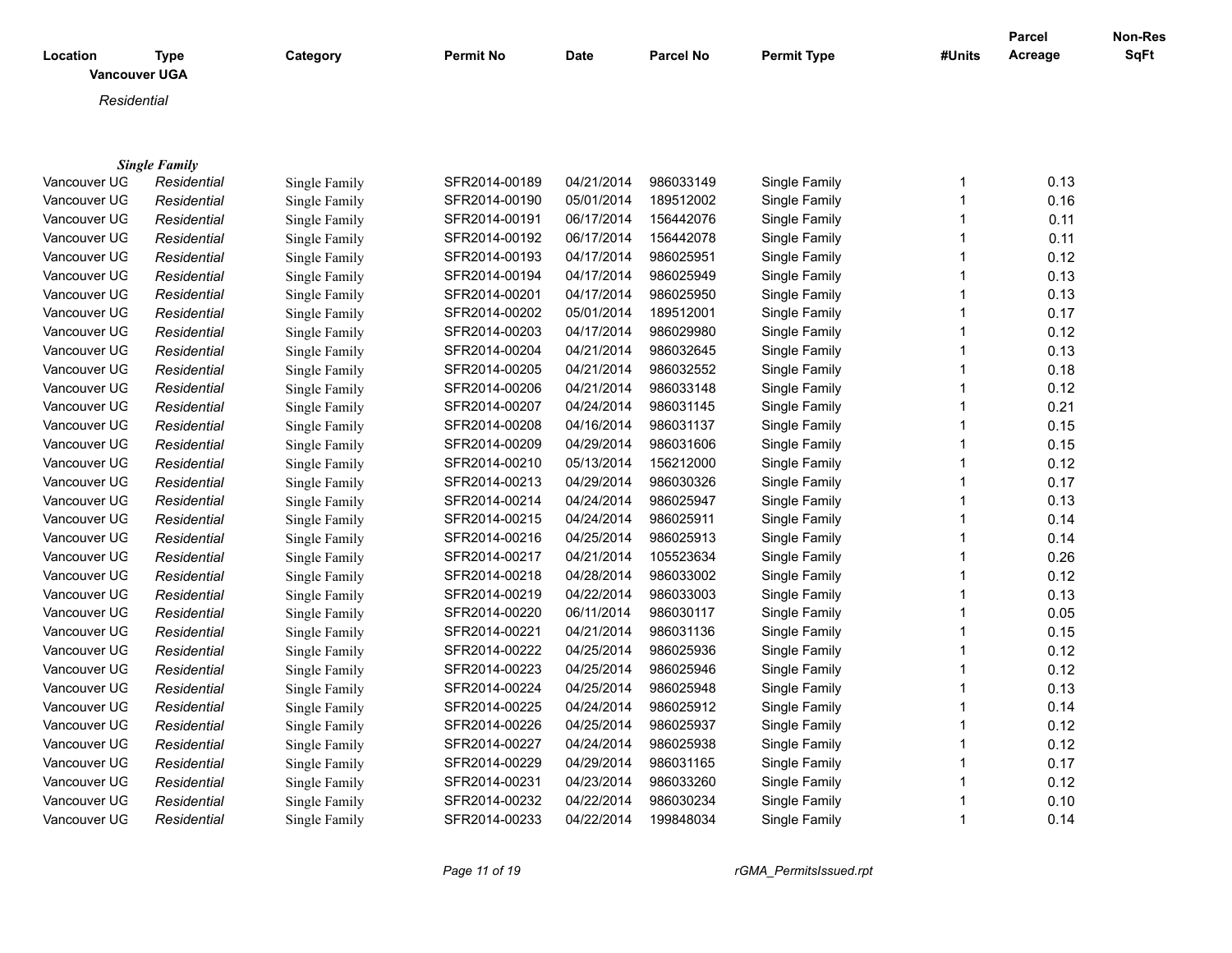| <b>Location</b><br><b>Vancouver UGA</b> | Type                 | Category      | <b>Permit No</b> | Date       | <b>Parcel No</b> | <b>Permit Type</b> | #Units | Parcel<br>Acreage | Non-Res<br>SqFt |
|-----------------------------------------|----------------------|---------------|------------------|------------|------------------|--------------------|--------|-------------------|-----------------|
| Residential                             |                      |               |                  |            |                  |                    |        |                   |                 |
|                                         | <b>Single Family</b> |               |                  |            |                  |                    |        |                   |                 |
| Vancouver UG                            | Residential          | Single Family | SFR2014-00235    | 05/02/2014 | 986033076        | Single Family      |        | 0.14              |                 |
| Vancouver UG                            | Residential          | Single Family | SFR2014-00238    | 05/06/2014 | 986028874        | Single Family      |        | 0.15              |                 |
| Vancouver UG                            | Residential          | Single Family | SFR2014-00239    | 05/06/2014 | 986028875        | Single Family      |        | 0.15              |                 |
| Vancouver UG                            | Residential          | Single Family | SFR2014-00240    | 04/29/2014 | 986032074        | Single Family      |        | 0.19              |                 |
| Vancouver UG                            | Residential          | Single Family | SFR2014-00241    | 04/24/2014 | 986032073        | Single Family      |        | 0.18              |                 |
| Vancouver UG                            | Residential          | Single Family | SFR2014-00242    | 04/29/2014 | 986032070        | Single Family      |        | 0.17              |                 |
| Vancouver UG                            | Residential          | Single Family | SFR2014-00243    | 04/29/2014 | 986032081        | Single Family      |        | 0.14              |                 |
| Vancouver UG                            | Residential          | Single Family | SFR2014-00245    | 04/28/2014 | 986031977        | Single Family      |        | 0.13              |                 |
| Vancouver UG                            | Residential          | Single Family | SFR2014-00246    | 04/21/2014 | 986032067        | Single Family      |        | 0.14              |                 |
| Vancouver UG                            | Residential          | Single Family | SFR2014-00248    | 04/30/2014 | 986030136        | Single Family      |        | 0.05              |                 |

Vancouver UGA *Residential* Single Family SFR2014-00249 04/30/2014 986030135 Single Family 1 0.06 Vancouver UGA *Residential* Single Family SFR2014-00250 06/03/2014 118255752 Single Family 1 0.80 Vancouver UGA *Residential* Single Family SFR2014-00251 04/23/2014 156843002 Single Family 1 0.12 Vancouver UGA *Residential* Single Family SFR2014-00253 04/24/2014 986033137 Single Family 1 0.12 Vancouver UGA *Residential* Single Family SFR2014-00255 04/28/2014 986032729 Single Family 1 0.12 Vancouver UGA *Residential* Single Family SFR2014-00256 04/28/2014 986032694 Single Family 1 0.14 Vancouver UGA *Residential* Single Family SFR2014-00257 05/07/2014 986026752 Single Family 1 0.07 Vancouver UGA *Residential* Single Family SFR2014-00258 05/07/2014 986026753 Single Family 1 0.07 Vancouver UGA *Residential* Single Family SFR2014-00259 04/23/2014 986031122 Single Family 1 0.13 Vancouver UGA *Residential* Single Family SFR2014-00260 04/25/2014 986031142 Single Family 1 0.17 Vancouver UGA *Residential* Single Family SFR2014-00261 05/16/2014 986031237 Single Family 1 0.17 Vancouver UG *Residential* Single Family SFR2014-00262 04/24/2014 986033103 Single Family 1 0.18 Vancouver UGA *Residential* Single Family SFR2014-00263 04/21/2014 986032068 Single Family 1 0.15 Vancouver UGA *Residential* Single Family SFR2014-00264 05/02/2014 986032072 Single Family 1 0.22 Vancouver UGA *Residential* Single Family SFR2014-00265 05/02/2014 986032071 Single Family 1 0.22 Vancouver UGA *Residential* Single Family SFR2014-00266 04/24/2014 986033181 Single Family 1 0.13 Vancouver UGA *Residential* Single Family SFR2014-00267 05/02/2014 986032082 Single Family 1 0.23 Vancouver UGA *Residential* Single Family SFR2014-00268 05/07/2014 986026755 Single Family 1 0.08 Vancouver UGA *Residential* Single Family SFR2014-00271 06/02/2014 986031826 Single Family 1 0.22 Vancouver UGA *Residential* Single Family SFR2014-00272 05/12/2014 986033144 Single Family 1 0.12 Vancouver UG *Residential* Single Family SFR2014-00277 05/08/2014 104260003 Single Family 1 0.13 Vancouver UGA *Residential* Single Family SFR2014-00278 05/14/2014 104280006 Single Family 1 0.14 Vancouver UGA *Residential* Single Family SFR2014-00279 04/25/2014 156435010 Single Family 1 0.11 Vancouver UGA *Residential* Single Family SFR2014-00280 04/25/2014 156435106 Single Family 1 0.12 Vancouver UGA *Residential* Single Family SFR2014-00281 04/30/2014 986032692 Single Family 1 0.15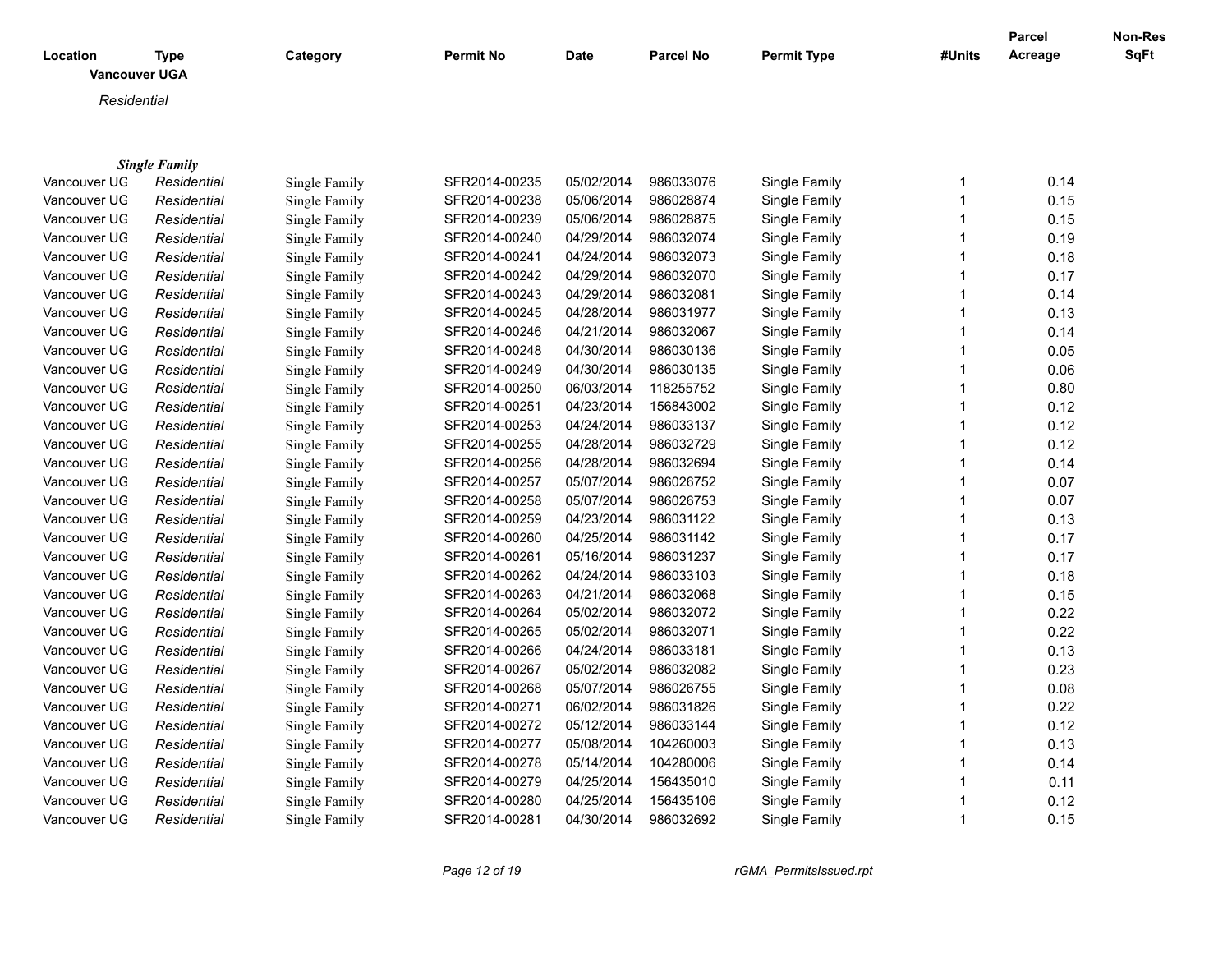| Location     | <b>Type</b>          | Category             | <b>Permit No</b> | <b>Date</b> | <b>Parcel No</b> | <b>Permit Type</b> | #Units       | <b>Parcel</b><br>Acreage | Non-Res<br>SqFt |
|--------------|----------------------|----------------------|------------------|-------------|------------------|--------------------|--------------|--------------------------|-----------------|
|              | <b>Vancouver UGA</b> |                      |                  |             |                  |                    |              |                          |                 |
| Residential  |                      |                      |                  |             |                  |                    |              |                          |                 |
|              |                      |                      |                  |             |                  |                    |              |                          |                 |
|              |                      |                      |                  |             |                  |                    |              |                          |                 |
|              | <b>Single Family</b> |                      |                  |             |                  |                    |              |                          |                 |
| Vancouver UG | Residential          | Single Family        | SFR2014-00282    | 04/29/2014  | 181677038        | Single Family      | 1            | 0.12                     |                 |
| Vancouver UG | Residential          | Single Family        | SFR2014-00289    | 04/29/2014  | 986032685        | Single Family      | 1            | 0.16                     |                 |
| Vancouver UG | Residential          | Single Family        | SFR2014-00292    | 05/01/2014  | 986031276        | Single Family      | 1            | 0.25                     |                 |
| Vancouver UG | Residential          | Single Family        | SFR2014-00293    | 05/06/2014  | 986032707        | Single Family      | 1            | 0.18                     |                 |
| Vancouver UG | Residential          | <b>Single Family</b> | SFR2014-00294    | 05/06/2014  | 986032919        | Single Family      | 1            | 0.25                     |                 |
| Vancouver UG | Residential          | Single Family        | SFR2014-00298    | 05/13/2014  | 986026071        | Single Family      | 1            | 0.26                     |                 |
| Vancouver UG | Residential          | Single Family        | SFR2014-00301    | 05/05/2014  | 986031820        | Single Family      | 1            | 0.21                     |                 |
| Vancouver UG | Residential          | Single Family        | SFR2014-00302    | 05/16/2014  | 986031242        | Single Family      | 1            | 0.17                     |                 |
| Vancouver UG | Residential          | Single Family        | SFR2014-00303    | 05/23/2014  | 986031239        | Single Family      | $\mathbf 1$  | 0.34                     |                 |
| Vancouver UG | Residential          | Single Family        | SFR2014-00304    | 05/09/2014  | 986032975        | Single Family      | 1            | 0.26                     |                 |
| Vancouver UG | Residential          | Single Family        | SFR2014-00306    | 06/11/2014  | 986031787        | Single Family      | 1            | 0.06                     |                 |
| Vancouver UG | Residential          | Single Family        | SFR2014-00307    | 05/06/2014  | 986031792        | Single Family      | 1            | 0.06                     |                 |
| Vancouver UG | Residential          | Single Family        | SFR2014-00308    | 05/07/2014  | 986031786        | Single Family      | 1            | 0.07                     |                 |
| Vancouver UG | Residential          | Single Family        | SFR2014-00310    | 05/07/2014  | 188287004        | Single Family      | 1            | 0.15                     |                 |
| Vancouver UG | Residential          | Single Family        | SFR2014-00311    | 05/21/2014  | 156435148        | Single Family      | 1            | 0.11                     |                 |
| Vancouver UG | Residential          | Single Family        | SFR2014-00312    | 05/29/2014  | 986031236        | Single Family      | 1            | 0.25                     |                 |
| Vancouver UG | Residential          | Single Family        | SFR2014-00313    | 05/13/2014  | 986032026        | Single Family      | 1            | 0.16                     |                 |
| Vancouver UG | Residential          | Single Family        | SFR2014-00316    | 05/09/2014  | 986032955        | Single Family      | 1            | 0.29                     |                 |
| Vancouver UG | Residential          | Single Family        | SFR2014-00317    | 05/15/2014  | 986031428        | Single Family      | 1            | 0.17                     |                 |
| Vancouver UG | Residential          | Single Family        | SFR2014-00324    | 06/17/2014  | 986031120        | Single Family      | 1            | 0.19                     |                 |
| Vancouver UG | Residential          | Single Family        | SFR2014-00325    | 05/27/2014  | 986032643        | Single Family      | 1            | 0.15                     |                 |
| Vancouver UG | Residential          | Single Family        | SFR2014-00327    | 05/20/2014  | 986028361        | Single Family      | 1            | 0.15                     |                 |
| Vancouver UG | Residential          | Single Family        | SFR2014-00332    | 05/23/2014  | 153941006        | Single Family      | 1            | 0.13                     |                 |
| Vancouver UG | Residential          | Single Family        | SFR2014-00335    | 05/28/2014  | 986028298        | Single Family      | 1            | 0.18                     |                 |
| Vancouver UG | Residential          | Single Family        | SFR2014-00336    | 05/27/2014  | 156435120        | Single Family      | 1            | 0.12                     |                 |
| Vancouver UG | Residential          | Single Family        | SFR2014-00337    | 05/28/2014  | 986028297        | Single Family      | 1            | 0.18                     |                 |
| Vancouver UG | Residential          | Single Family        | SFR2014-00338    | 05/19/2014  | 986033256        | Single Family      | 1            | 0.18                     |                 |
| Vancouver UG | Residential          | Single Family        | SFR2014-00340    | 05/27/2014  | 986033206        | Single Family      | $\mathbf{1}$ | 0.10                     |                 |
| Vancouver UG | Residential          | Single Family        | SFR2014-00342    | 06/11/2014  | 986030106        | Single Family      | 1            | 0.05                     |                 |
| Vancouver UG | Residential          | Single Family        | SFR2014-00343    | 06/11/2014  | 986030104        | Single Family      | 1            | 0.05                     |                 |
| Vancouver UG | Residential          | Single Family        | SFR2014-00344    | 06/11/2014  | 986030105        | Single Family      | 1            | 0.05                     |                 |
| Vancouver UG | Residential          | Single Family        | SFR2014-00345    | 06/12/2014  | 986031147        | Single Family      | 1            | 0.15                     |                 |
| Vancouver UG | Residential          | Single Family        | SFR2014-00346    | 06/03/2014  | 986032999        | Single Family      | 1            | 0.12                     |                 |
| Vancouver UG | Residential          | Single Family        | SFR2014-00347    | 05/27/2014  | 986032674        | Single Family      | 1            | 0.13                     |                 |
| Vancouver UG | Residential          | Single Family        | SFR2014-00350    | 05/05/2014  | 107962136        | Single Family      | $\mathbf 1$  | 0.17                     |                 |

*Page 13 of 19 rGMA\_PermitsIssued.rpt*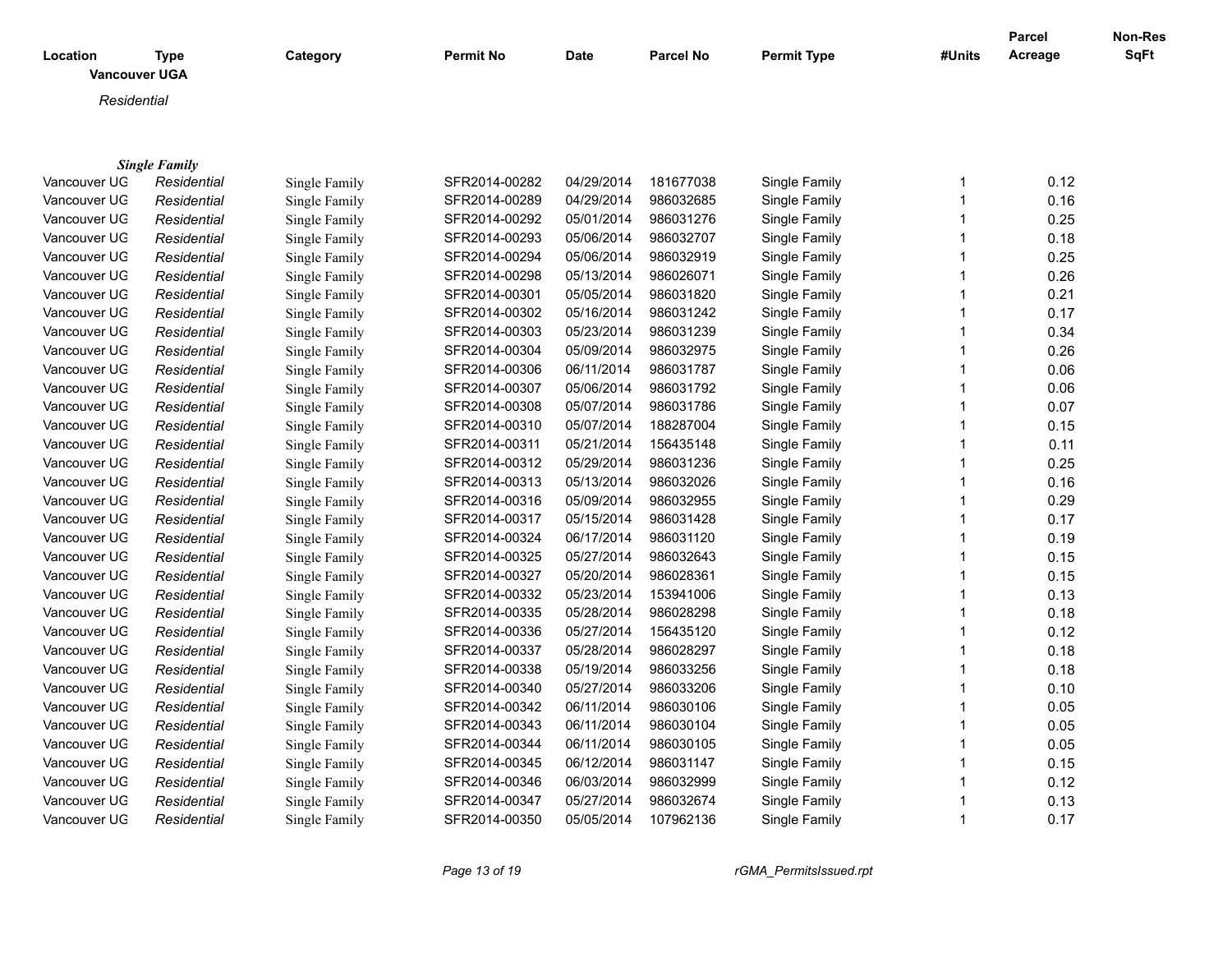| <b>Vancouver UGA</b><br>Residential<br><b>Single Family</b><br>Vancouver UG<br>SFR2014-00351<br>05/29/2014<br>986030134<br>Single Family<br>0.07<br>Residential<br>Single Family<br>$\mathbf 1$<br>0.07<br>Vancouver UG<br>SFR2014-00352<br>06/11/2014<br>986031794<br>Single Family<br>$\mathbf 1$<br>Residential<br>Single Family<br>0.28<br>Vancouver UG<br>SFR2014-00353<br>06/24/2014<br>986032959<br>Single Family<br>Residential<br>Single Family<br>1<br>154232000<br>1.06<br>Vancouver UG<br>SFR2014-00355<br>06/10/2014<br>Single Family<br>Residential<br>Single Family<br>0.15<br>Vancouver UG<br>SFR2014-00356<br>05/29/2014<br>986026561<br>Single Family<br>Residential<br>Single Family<br>1<br>05/29/2014<br>986033001<br>Vancouver UG<br>SFR2014-00358<br>Single Family<br>0.12<br>Residential<br>Single Family<br>06/03/2014<br>986032687<br>0.16<br>Vancouver UG<br>Residential<br>SFR2014-00359<br>Single Family<br>Single Family<br>0.13<br>06/09/2014<br>986031985<br>Vancouver UG<br>SFR2014-00360<br>Single Family<br>Residential<br>Single Family<br>06/11/2014<br>986029985<br>0.12<br>Vancouver UG<br>Residential<br>Single Family<br>SFR2014-00362<br>Single Family<br>1<br>986029983<br>0.11<br>Vancouver UG<br>Residential<br>SFR2014-00363<br>06/11/2014<br>Single Family<br>Single Family<br>1 |
|---------------------------------------------------------------------------------------------------------------------------------------------------------------------------------------------------------------------------------------------------------------------------------------------------------------------------------------------------------------------------------------------------------------------------------------------------------------------------------------------------------------------------------------------------------------------------------------------------------------------------------------------------------------------------------------------------------------------------------------------------------------------------------------------------------------------------------------------------------------------------------------------------------------------------------------------------------------------------------------------------------------------------------------------------------------------------------------------------------------------------------------------------------------------------------------------------------------------------------------------------------------------------------------------------------------------------------|
|                                                                                                                                                                                                                                                                                                                                                                                                                                                                                                                                                                                                                                                                                                                                                                                                                                                                                                                                                                                                                                                                                                                                                                                                                                                                                                                                 |
|                                                                                                                                                                                                                                                                                                                                                                                                                                                                                                                                                                                                                                                                                                                                                                                                                                                                                                                                                                                                                                                                                                                                                                                                                                                                                                                                 |
|                                                                                                                                                                                                                                                                                                                                                                                                                                                                                                                                                                                                                                                                                                                                                                                                                                                                                                                                                                                                                                                                                                                                                                                                                                                                                                                                 |
|                                                                                                                                                                                                                                                                                                                                                                                                                                                                                                                                                                                                                                                                                                                                                                                                                                                                                                                                                                                                                                                                                                                                                                                                                                                                                                                                 |
|                                                                                                                                                                                                                                                                                                                                                                                                                                                                                                                                                                                                                                                                                                                                                                                                                                                                                                                                                                                                                                                                                                                                                                                                                                                                                                                                 |
|                                                                                                                                                                                                                                                                                                                                                                                                                                                                                                                                                                                                                                                                                                                                                                                                                                                                                                                                                                                                                                                                                                                                                                                                                                                                                                                                 |
|                                                                                                                                                                                                                                                                                                                                                                                                                                                                                                                                                                                                                                                                                                                                                                                                                                                                                                                                                                                                                                                                                                                                                                                                                                                                                                                                 |
|                                                                                                                                                                                                                                                                                                                                                                                                                                                                                                                                                                                                                                                                                                                                                                                                                                                                                                                                                                                                                                                                                                                                                                                                                                                                                                                                 |
|                                                                                                                                                                                                                                                                                                                                                                                                                                                                                                                                                                                                                                                                                                                                                                                                                                                                                                                                                                                                                                                                                                                                                                                                                                                                                                                                 |
|                                                                                                                                                                                                                                                                                                                                                                                                                                                                                                                                                                                                                                                                                                                                                                                                                                                                                                                                                                                                                                                                                                                                                                                                                                                                                                                                 |
|                                                                                                                                                                                                                                                                                                                                                                                                                                                                                                                                                                                                                                                                                                                                                                                                                                                                                                                                                                                                                                                                                                                                                                                                                                                                                                                                 |
|                                                                                                                                                                                                                                                                                                                                                                                                                                                                                                                                                                                                                                                                                                                                                                                                                                                                                                                                                                                                                                                                                                                                                                                                                                                                                                                                 |
|                                                                                                                                                                                                                                                                                                                                                                                                                                                                                                                                                                                                                                                                                                                                                                                                                                                                                                                                                                                                                                                                                                                                                                                                                                                                                                                                 |
|                                                                                                                                                                                                                                                                                                                                                                                                                                                                                                                                                                                                                                                                                                                                                                                                                                                                                                                                                                                                                                                                                                                                                                                                                                                                                                                                 |
| SFR2014-00365<br>06/17/2014<br>986029982<br>0.12<br>Vancouver UG<br>Residential<br>Single Family<br>Single Family                                                                                                                                                                                                                                                                                                                                                                                                                                                                                                                                                                                                                                                                                                                                                                                                                                                                                                                                                                                                                                                                                                                                                                                                               |
| 06/20/2014<br>986025939<br>0.12<br>Vancouver UG<br>Residential<br>SFR2014-00366<br>Single Family<br>Single Family<br>1                                                                                                                                                                                                                                                                                                                                                                                                                                                                                                                                                                                                                                                                                                                                                                                                                                                                                                                                                                                                                                                                                                                                                                                                          |
| 06/20/2014<br>986025945<br>0.12<br>Vancouver UG<br>SFR2014-00367<br>Single Family<br>$\mathbf 1$<br>Residential<br>Single Family                                                                                                                                                                                                                                                                                                                                                                                                                                                                                                                                                                                                                                                                                                                                                                                                                                                                                                                                                                                                                                                                                                                                                                                                |
| 06/11/2014<br>986025944<br>Vancouver UG<br>SFR2014-00368<br>Single Family<br>1<br>0.12<br>Residential<br>Single Family                                                                                                                                                                                                                                                                                                                                                                                                                                                                                                                                                                                                                                                                                                                                                                                                                                                                                                                                                                                                                                                                                                                                                                                                          |
| 0.29<br>Vancouver UG<br>SFR2014-00370<br>05/30/2014<br>986032966<br>Single Family<br>Residential<br>1<br>Single Family                                                                                                                                                                                                                                                                                                                                                                                                                                                                                                                                                                                                                                                                                                                                                                                                                                                                                                                                                                                                                                                                                                                                                                                                          |
| 0.12<br>Vancouver UG<br>06/03/2014<br>172179020<br>Residential<br>Single Family<br>SFR2014-00371<br>Single Family                                                                                                                                                                                                                                                                                                                                                                                                                                                                                                                                                                                                                                                                                                                                                                                                                                                                                                                                                                                                                                                                                                                                                                                                               |
| 0.12<br>Vancouver UG<br>SFR2014-00372<br>06/05/2014<br>986033105<br>Residential<br>Single Family<br>Single Family                                                                                                                                                                                                                                                                                                                                                                                                                                                                                                                                                                                                                                                                                                                                                                                                                                                                                                                                                                                                                                                                                                                                                                                                               |
| 0.12<br>Vancouver UG<br>SFR2014-00373<br>06/06/2014<br>986033146<br>Single Family<br>Residential<br>Single Family<br>1                                                                                                                                                                                                                                                                                                                                                                                                                                                                                                                                                                                                                                                                                                                                                                                                                                                                                                                                                                                                                                                                                                                                                                                                          |
| 0.23<br>Vancouver UG<br>SFR2014-00374<br>06/09/2014<br>986026067<br>Single Family<br>Residential<br>Single Family                                                                                                                                                                                                                                                                                                                                                                                                                                                                                                                                                                                                                                                                                                                                                                                                                                                                                                                                                                                                                                                                                                                                                                                                               |
| 0.06<br>Vancouver UG<br>06/11/2014<br>986030148<br>Single Family<br>Residential<br>SFR2014-00378<br>Single Family                                                                                                                                                                                                                                                                                                                                                                                                                                                                                                                                                                                                                                                                                                                                                                                                                                                                                                                                                                                                                                                                                                                                                                                                               |
| Vancouver UG<br>SFR2014-00379<br>06/06/2014<br>986033106<br>Single Family<br>0.12<br>Residential<br>Single Family                                                                                                                                                                                                                                                                                                                                                                                                                                                                                                                                                                                                                                                                                                                                                                                                                                                                                                                                                                                                                                                                                                                                                                                                               |
| 0.12<br>Vancouver UG<br>SFR2014-00380<br>06/09/2014<br>986033111<br>Single Family<br>Residential<br>Single Family<br>1                                                                                                                                                                                                                                                                                                                                                                                                                                                                                                                                                                                                                                                                                                                                                                                                                                                                                                                                                                                                                                                                                                                                                                                                          |
| 06/11/2014<br>986025909<br>0.11<br>Vancouver UG<br>SFR2014-00381<br>Single Family<br>1<br>Residential<br>Single Family                                                                                                                                                                                                                                                                                                                                                                                                                                                                                                                                                                                                                                                                                                                                                                                                                                                                                                                                                                                                                                                                                                                                                                                                          |
| 0.61<br>Vancouver UG<br>SFR2014-00383<br>06/12/2014<br>986031166<br>Single Family<br>1<br>Residential<br>Single Family                                                                                                                                                                                                                                                                                                                                                                                                                                                                                                                                                                                                                                                                                                                                                                                                                                                                                                                                                                                                                                                                                                                                                                                                          |
| 06/20/2014<br>986025942<br>0.14<br>Vancouver UG<br>SFR2014-00384<br>Single Family<br>1<br>Residential<br>Single Family                                                                                                                                                                                                                                                                                                                                                                                                                                                                                                                                                                                                                                                                                                                                                                                                                                                                                                                                                                                                                                                                                                                                                                                                          |
| 06/11/2014<br>0.13<br>Vancouver UG<br>SFR2014-00387<br>986025907<br>Single Family<br>$\mathbf 1$<br>Residential<br>Single Family                                                                                                                                                                                                                                                                                                                                                                                                                                                                                                                                                                                                                                                                                                                                                                                                                                                                                                                                                                                                                                                                                                                                                                                                |
| 06/17/2014<br>986025943<br>0.13<br>Vancouver UG<br>Residential<br>SFR2014-00388<br>Single Family<br>1<br>Single Family                                                                                                                                                                                                                                                                                                                                                                                                                                                                                                                                                                                                                                                                                                                                                                                                                                                                                                                                                                                                                                                                                                                                                                                                          |
| 06/24/2014<br>986025906<br>Vancouver UG<br>SFR2014-00389<br>Single Family<br>0.14<br>Residential<br>Single Family<br>1                                                                                                                                                                                                                                                                                                                                                                                                                                                                                                                                                                                                                                                                                                                                                                                                                                                                                                                                                                                                                                                                                                                                                                                                          |
| 06/20/2014<br>986025910<br>Vancouver UG<br>SFR2014-00390<br>Single Family<br>0.11<br>Residential<br>Single Family                                                                                                                                                                                                                                                                                                                                                                                                                                                                                                                                                                                                                                                                                                                                                                                                                                                                                                                                                                                                                                                                                                                                                                                                               |
| SFR2014-00391<br>06/17/2014<br>986025908<br>Single Family<br>0.11<br>Vancouver UG<br>Residential<br>Single Family<br>1                                                                                                                                                                                                                                                                                                                                                                                                                                                                                                                                                                                                                                                                                                                                                                                                                                                                                                                                                                                                                                                                                                                                                                                                          |
| 06/24/2014<br>986029984<br>Single Family<br>0.11<br>Vancouver UG<br>Residential<br>SFR2014-00392<br>Single Family                                                                                                                                                                                                                                                                                                                                                                                                                                                                                                                                                                                                                                                                                                                                                                                                                                                                                                                                                                                                                                                                                                                                                                                                               |
| SFR2014-00393<br>06/12/2014<br>986033204<br>0.10<br>Vancouver UG<br>Single Family<br>1<br>Residential<br>Single Family                                                                                                                                                                                                                                                                                                                                                                                                                                                                                                                                                                                                                                                                                                                                                                                                                                                                                                                                                                                                                                                                                                                                                                                                          |

Vancouver UGA *Residential* Single Family SFR2014-00394 06/11/2014 986032723 Single Family 1 0.13 Vancouver UG *Residential* Single Family SFR2014-00395 06/23/2014 986028556 Single Family 1 1.00<br>Vancouver UG *Residential* Single Family SFR2014-00399 06/12/2014 156435126 Single Family 1 1 0.22

Residential Single Family SFR2014-00399 06/12/2014 156435126 Single Family 1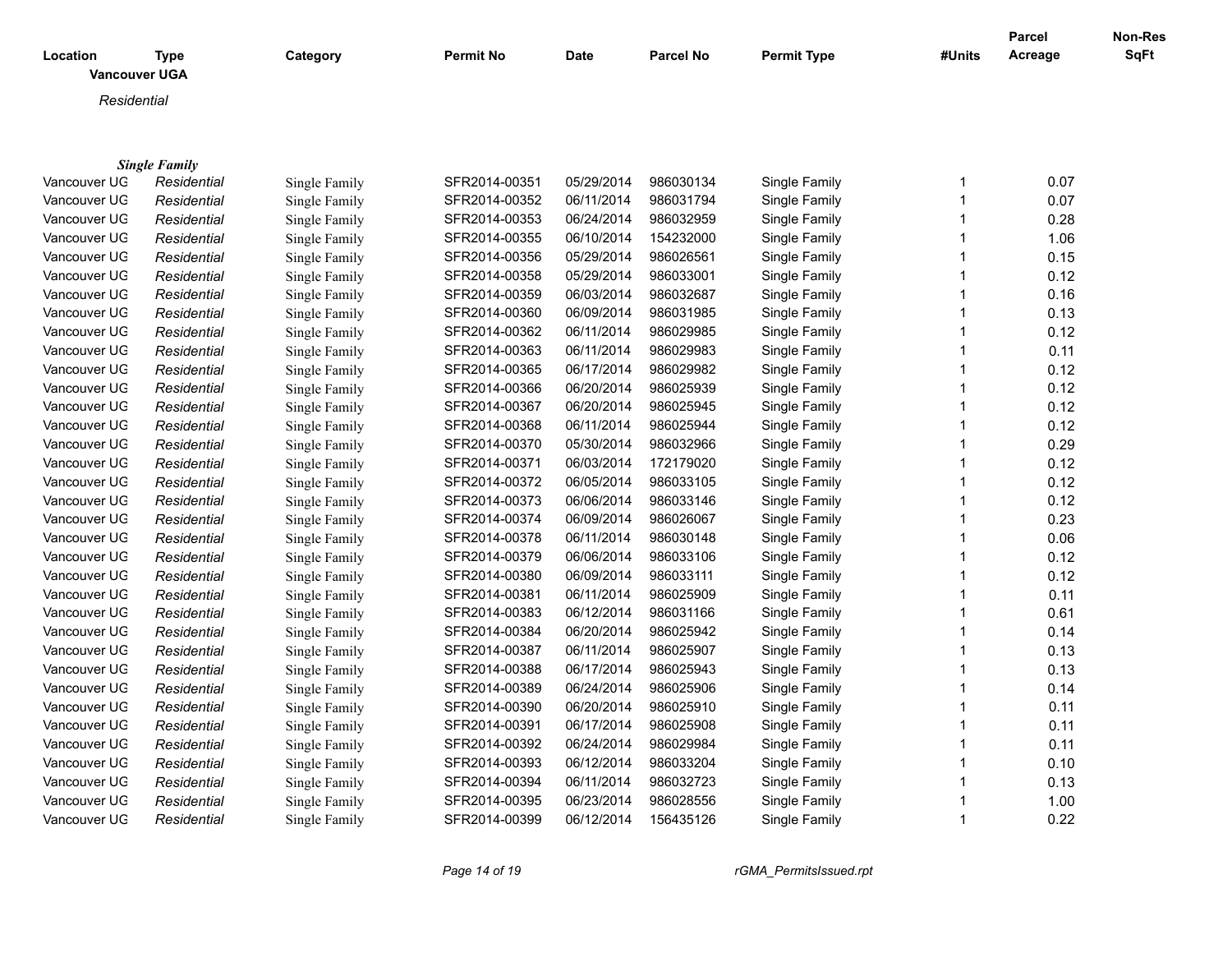|              |                                     |               |                  |             |                  |                    |                | <b>Parcel</b> | Non-Res |
|--------------|-------------------------------------|---------------|------------------|-------------|------------------|--------------------|----------------|---------------|---------|
| Location     | <b>Type</b><br><b>Vancouver UGA</b> | Category      | <b>Permit No</b> | <b>Date</b> | <b>Parcel No</b> | <b>Permit Type</b> | #Units         | Acreage       | SqFt    |
|              |                                     |               |                  |             |                  |                    |                |               |         |
|              | Residential                         |               |                  |             |                  |                    |                |               |         |
|              |                                     |               |                  |             |                  |                    |                |               |         |
|              |                                     |               |                  |             |                  |                    |                |               |         |
|              | <b>Single Family</b>                |               |                  |             |                  |                    |                |               |         |
| Vancouver UG | Residential                         | Single Family | SFR2014-00400    | 06/12/2014  | 156435082        | Single Family      | $\mathbf 1$    | 0.12          |         |
| Vancouver UG | Residential                         | Single Family | SFR2014-00401    | 06/13/2014  | 119740076        | Single Family      | $\overline{1}$ | 0.16          |         |
| Vancouver UG | Residential                         | Single Family | SFR2014-00405    | 06/23/2014  | 986031113        | Single Family      | 1              | 0.13          |         |
| Vancouver UG | Residential                         | Single Family | SFR2014-00406    | 06/30/2014  | 188997044        | Single Family      | 1              | 0.14          |         |
| Vancouver UG | Residential                         | Single Family | SFR2014-00407    | 06/27/2014  | 104990008        | Single Family      | 1              | 0.06          |         |
| Vancouver UG | Residential                         | Single Family | SFR2014-00408    | 06/27/2014  | 104990010        | Single Family      | 1              | 0.06          |         |
| Vancouver UG | Residential                         | Single Family | SFR2014-00410    | 06/17/2014  | 986033209        | Single Family      | $\overline{1}$ | 0.10          |         |
| Vancouver UG | Residential                         | Single Family | SFR2014-00416    | 06/27/2014  | 104990004        | Single Family      | $\mathbf 1$    | 0.06          |         |
| Vancouver UG | Residential                         | Single Family | SFR2014-00417    | 06/27/2014  | 104990002        | Single Family      | $\overline{1}$ | 0.06          |         |
| Vancouver UG | Residential                         | Single Family | SFR2014-00418    | 06/19/2014  | 986031990        | Single Family      | $\overline{1}$ | 0.13          |         |
| Vancouver UG | Residential                         | Single Family | SFR2014-00419    | 06/19/2014  | 986031984        | Single Family      | $\overline{1}$ | 0.14          |         |
| Vancouver UG | Residential                         | Single Family | SFR2014-00422    | 06/11/2014  | 986033324        | Single Family      | 1              | 0.23          |         |
| Vancouver UG | Residential                         | Single Family | SFR2014-00424    | 06/25/2014  | 986030000        | Single Family      | $\mathbf 1$    | 0.15          |         |
| Vancouver UG | Residential                         | Single Family | SFR2014-00427    | 06/24/2014  | 986032962        | Single Family      | 1              | 0.42          |         |
| Vancouver UG | Residential                         | Single Family | SFR2014-00434    | 06/18/2014  | 986032562        | Single Family      | 1              | 0.22          |         |
| Vancouver UG | Residential                         | Single Family | SFR2014-00435    | 06/27/2014  | 104990006        | Single Family      | 1              | 0.06          |         |
| Vancouver UG | Residential                         | Single Family | SFR2014-00436    | 06/24/2014  | 986031095        | Single Family      | 1              | 0.32          |         |
| Vancouver UG | Residential                         | Single Family | SFR2014-00437    | 06/18/2014  | 156435004        | Single Family      | 1              | 0.11          |         |
| Vancouver UG | Residential                         | Single Family | SFR2014-00438    | 06/17/2014  | 986032031        | Single Family      | 1              | 0.21          |         |
| Vancouver UG | Residential                         | Single Family | SFR2014-00441    | 06/24/2014  | 986031418        | Single Family      | $\mathbf 1$    | 0.17          |         |
| Vancouver UG | Residential                         | Single Family | SFR2014-00443    | 06/24/2014  | 115621188        | Single Family      | $\mathbf 1$    | 0.84          |         |
| Vancouver UG | Residential                         | Single Family | SFR2014-00451    | 06/23/2014  | 986031114        | Single Family      | $\mathbf 1$    | 0.20          |         |
| Vancouver UG | Residential                         | Single Family | SFR2014-00457    | 06/25/2014  | 986032904        | Single Family      | 1              | 0.23          |         |
| Vancouver UG | Residential                         | Single Family | SFR2014-00458    | 06/30/2014  | 986032678        | Single Family      | 1              | 0.23          |         |
| Vancouver UG | Residential                         | Single Family | SFR2014-00459    | 06/24/2014  | 986032972        | Single Family      | 1              | 0.24          |         |
| Vancouver UG | Residential                         | Single Family | SFR2014-00461    | 06/23/2014  | 986033118        | Single Family      | $\overline{1}$ | 0.12          |         |
| Vancouver UG | Residential                         | Single Family | SFR2014-00462    | 06/27/2014  | 986033115        | Single Family      | $\overline{1}$ | 0.12          |         |
| Vancouver UG | Residential                         | Single Family | SFR2014-00463    | 06/26/2014  | 986033112        | Single Family      | $\overline{1}$ | 0.12          |         |
| Vancouver UG | Residential                         | Single Family | SFR2014-00464    | 06/26/2014  | 986033113        | Single Family      | $\overline{1}$ | 0.12          |         |
| Vancouver UG | Residential                         | Single Family | SFR2014-00465    | 06/30/2014  | 986033117        | Single Family      | 1              | 0.12          |         |
| Vancouver UG | Residential                         | Single Family | SFR2014-00466    | 06/26/2014  | 986033116        | Single Family      | 1              | 0.12          |         |
| Vancouver UG | Residential                         | Single Family | SFR2014-00467    | 06/23/2014  | 986033114        | Single Family      | 1              | 0.12          |         |
| Vancouver UG | Residential                         | Single Family | SFR2014-00471    | 06/20/2014  | 986032652        | Single Family      | $\mathbf 1$    | 0.16          |         |
| Vancouver UG | Residential                         | Single Family | SFR2014-00477    | 06/27/2014  | 156435006        | Single Family      |                | 0.11          |         |
| Vancouver UG | Residential                         | Single Family | SFR2014-00478    | 06/30/2014  | 156435114        | Single Family      | 1              | 0.12          |         |
|              |                                     |               |                  |             |                  |                    |                |               |         |

*Page 15 of 19 rGMA\_PermitsIssued.rpt*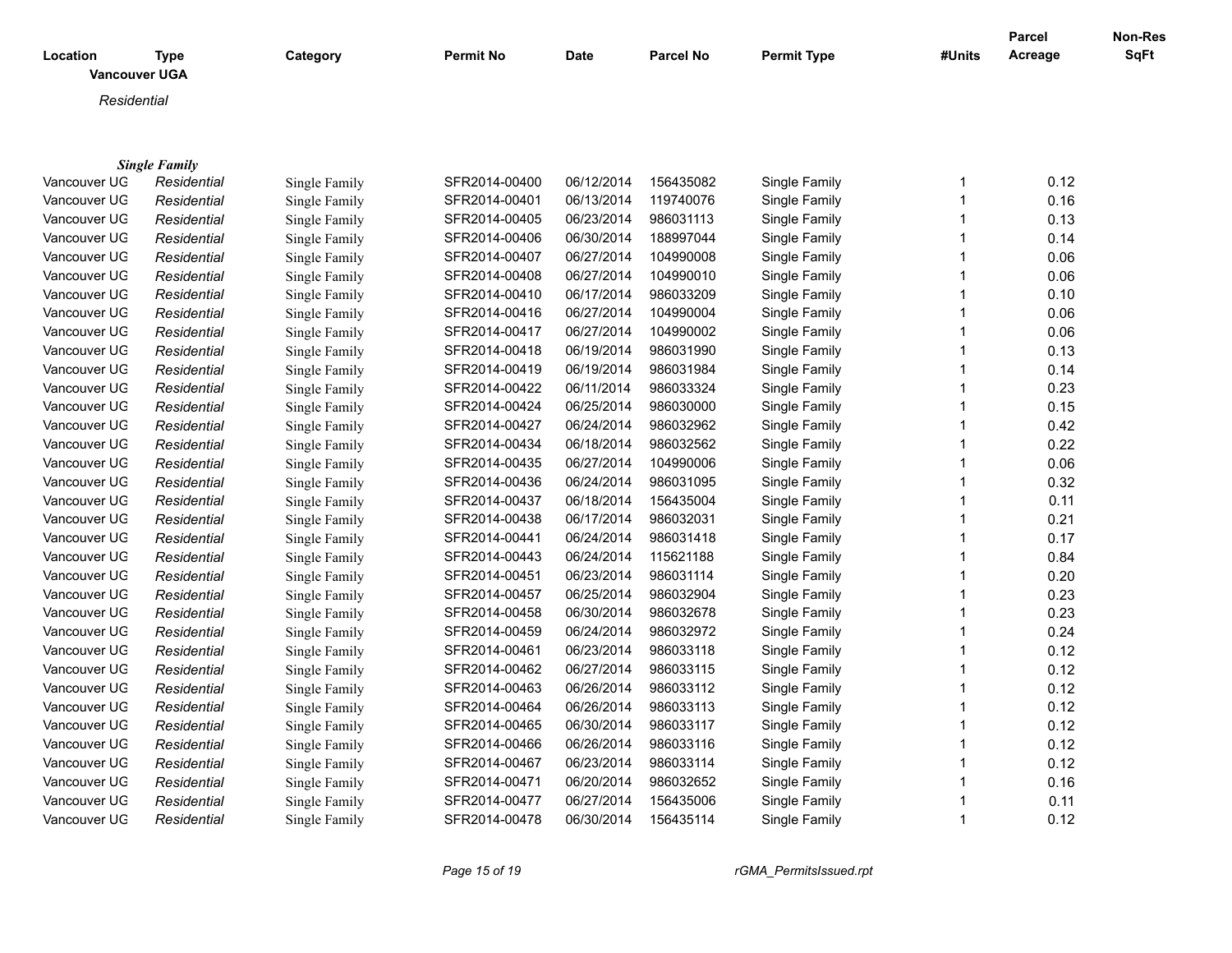| Location | <b>Type</b><br><b>Vancouver UGA</b> | Category | <b>Permit No</b> | <b>Date</b> | <b>Parcel No</b> | <b>Permit Type</b> | #Units | <b>Parcel</b><br>Acreage | Non-Res<br><b>SqFt</b> |
|----------|-------------------------------------|----------|------------------|-------------|------------------|--------------------|--------|--------------------------|------------------------|
|          | Residential                         |          |                  |             |                  |                    |        |                          |                        |
|          |                                     |          |                  |             |                  |                    |        |                          |                        |
|          |                                     |          |                  |             |                  |                    |        | $210 - T + 10 + T - T$   |                        |

 *210 Total Single Family*

Vancouver UGA Sub Total 235 10,024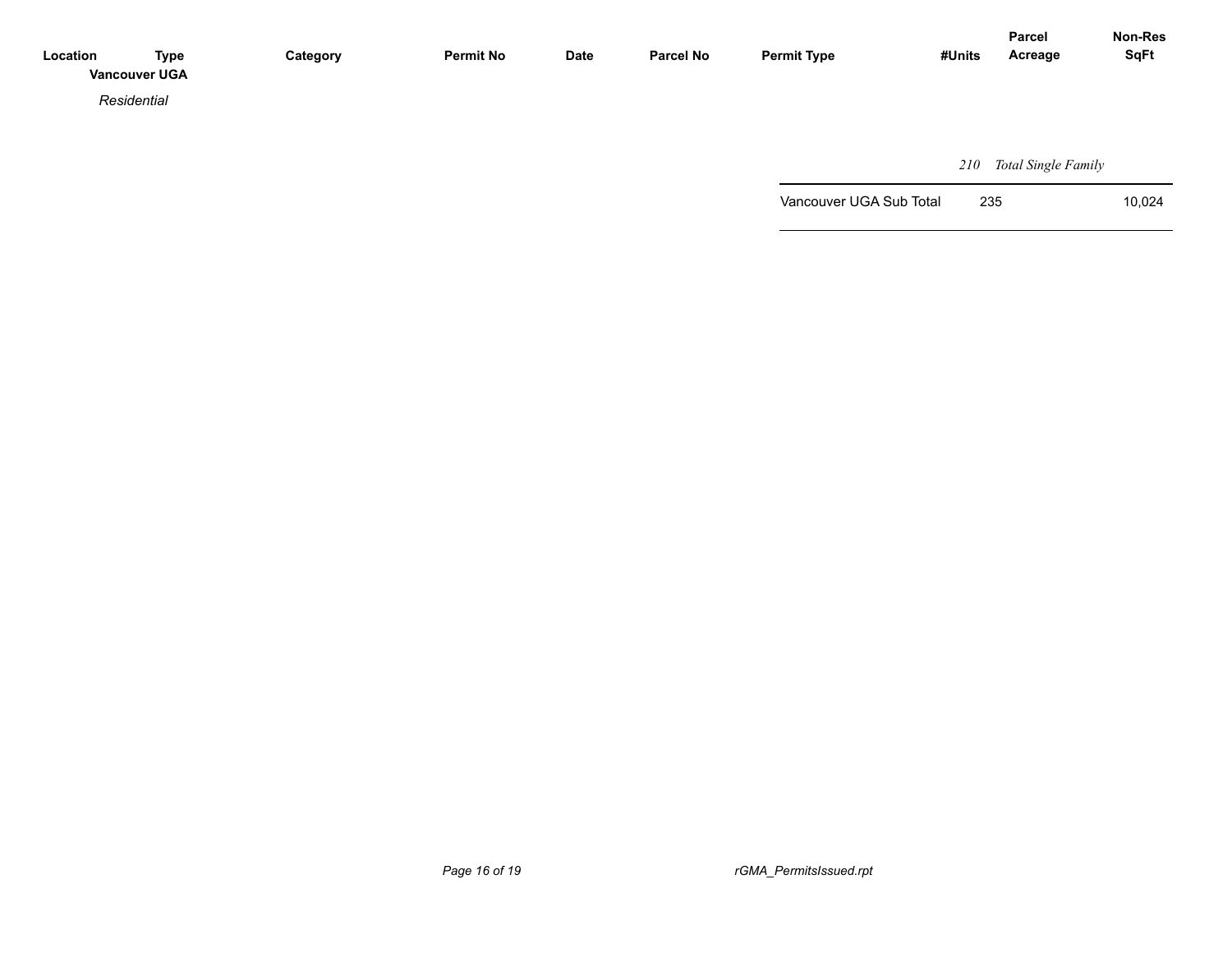|                       |                                     |               |                  |             |                  |                    |        | Parcel              | Non-Res<br><b>SqFt</b> |
|-----------------------|-------------------------------------|---------------|------------------|-------------|------------------|--------------------|--------|---------------------|------------------------|
| Location<br>Washougal | <b>Type</b>                         | Category      | <b>Permit No</b> | <b>Date</b> | <b>Parcel No</b> | <b>Permit Type</b> | #Units | Acreage             |                        |
|                       | Non-Residential                     |               |                  |             |                  |                    |        |                     |                        |
|                       |                                     |               |                  |             |                  |                    |        |                     |                        |
|                       |                                     |               |                  |             |                  |                    |        |                     |                        |
| Washougal             | Non-Residential                     | Industrial    | 14020041         | 04/08/2014  | 071281185        | Industrial         |        | 1.16                | 2,240                  |
|                       | Residential                         |               |                  |             |                  |                    |        |                     |                        |
|                       |                                     |               |                  |             |                  |                    |        |                     |                        |
|                       |                                     |               |                  |             |                  |                    |        |                     |                        |
| Washougal             | <b>Single Family</b><br>Residential | Single Family | 12090017         | 05/08/2014  | 096157098        | Single Family      |        | 0.38                |                        |
| Washougal             | Residential                         | Single Family | 13060019         | 04/11/2014  | 132887014        | Single Family      |        | 0.19                |                        |
| Washougal             | Residential                         | Single Family | 14020053         | 04/30/2014  | 132576048        | Single Family      |        | 0.19                |                        |
| Washougal             | Residential                         | Single Family | 14030016         | 04/01/2014  | 130046076        | Single Family      |        | 0.33                |                        |
| Washougal             | Residential                         | Single Family | 14030018         | 04/10/2014  | 131531000        | Single Family      |        | 0.21                |                        |
| Washougal             | Residential                         | Single Family | 14030045         | 04/10/2014  | 123006038        | Single Family      |        | 0.18                |                        |
| Washougal             | Residential                         | Single Family | 14030070         | 04/14/2014  | 132591080        | Single Family      | -1     | 0.17                |                        |
| Washougal             | Residential                         | Single Family | 14030072         | 05/05/2014  | 123006006        | Single Family      |        | 0.16                |                        |
| Washougal             | Residential                         | Single Family | 14030077         | 05/14/2014  | 134165025        | Single Family      |        | 0.09                |                        |
| Washougal             | Residential                         | Single Family | 14030079         | 05/02/2014  | 134165024        | Single Family      |        | 0.09                |                        |
| Washougal             | Residential                         | Single Family | 14030084         | 04/28/2014  | 132576046        | Single Family      |        | 0.20                |                        |
| Washougal             | Residential                         | Single Family | 14040010         | 04/22/2014  | 123006100        | Single Family      |        | 0.20                |                        |
| Washougal             | Residential                         | Single Family | 14040020         | 04/24/2014  | 123006004        | Single Family      | -1     | 0.21                |                        |
| Washougal             | Residential                         | Single Family | 14040028         | 04/29/2014  | 123007122        | Single Family      |        | 0.33                |                        |
| Washougal             | Residential                         | Single Family | 14040032         | 04/30/2014  | 131173042        | Single Family      |        | 0.20                |                        |
| Washougal             | Residential                         | Single Family | 14040060         | 05/19/2014  | 131173006        | Single Family      |        | 0.19                |                        |
| Washougal             | Residential                         | Single Family | 14040062         | 04/30/2014  | 132576016        | Single Family      |        | 0.10                |                        |
| Washougal             | Residential                         | Single Family | 14050007         | 05/29/2014  | 123006002        | Single Family      |        | 0.33                |                        |
| Washougal             | Residential                         | Single Family | 14050018         | 05/28/2014  | 986026850        | Single Family      |        | 0.15                |                        |
| Washougal             | Residential                         | Single Family | 14050020         | 05/28/2014  | 986026851        | Single Family      |        | 0.15                |                        |
| Washougal             | Residential                         | Single Family | 14050053         | 06/04/2014  | 130056060        | Single Family      |        | 0.15                |                        |
| Washougal             | Residential                         | Single Family | 14050056         | 06/10/2014  | 131432016        | Single Family      |        | 0.18                |                        |
| Washougal             | Residential                         | Single Family | 14050058         | 06/10/2014  | 131432018        | Single Family      |        | 0.16                |                        |
| Washougal             | Residential                         | Single Family | 14050079         | 06/24/2014  | 986032761        | Single Family      | -1     | 0.34                |                        |
| Washougal             | Residential                         | Single Family | 14060007         | 06/24/2014  | 134140384        | Single Family      |        | 0.17                |                        |
| Washougal             | Residential                         | Single Family | 14060013         | 06/27/2014  | 130562010        | Single Family      |        | 0.24                |                        |
| Washougal             | Residential                         | Single Family | 14060019         | 06/26/2014  | 131173032        | Single Family      |        | 0.26                |                        |
|                       |                                     |               |                  |             |                  |                    | 27     | Total Single Family |                        |
|                       |                                     |               |                  |             |                  |                    |        |                     |                        |

Washougal Sub Total 27 2,240

*Page 17 of 19 rGMA\_PermitsIssued.rpt*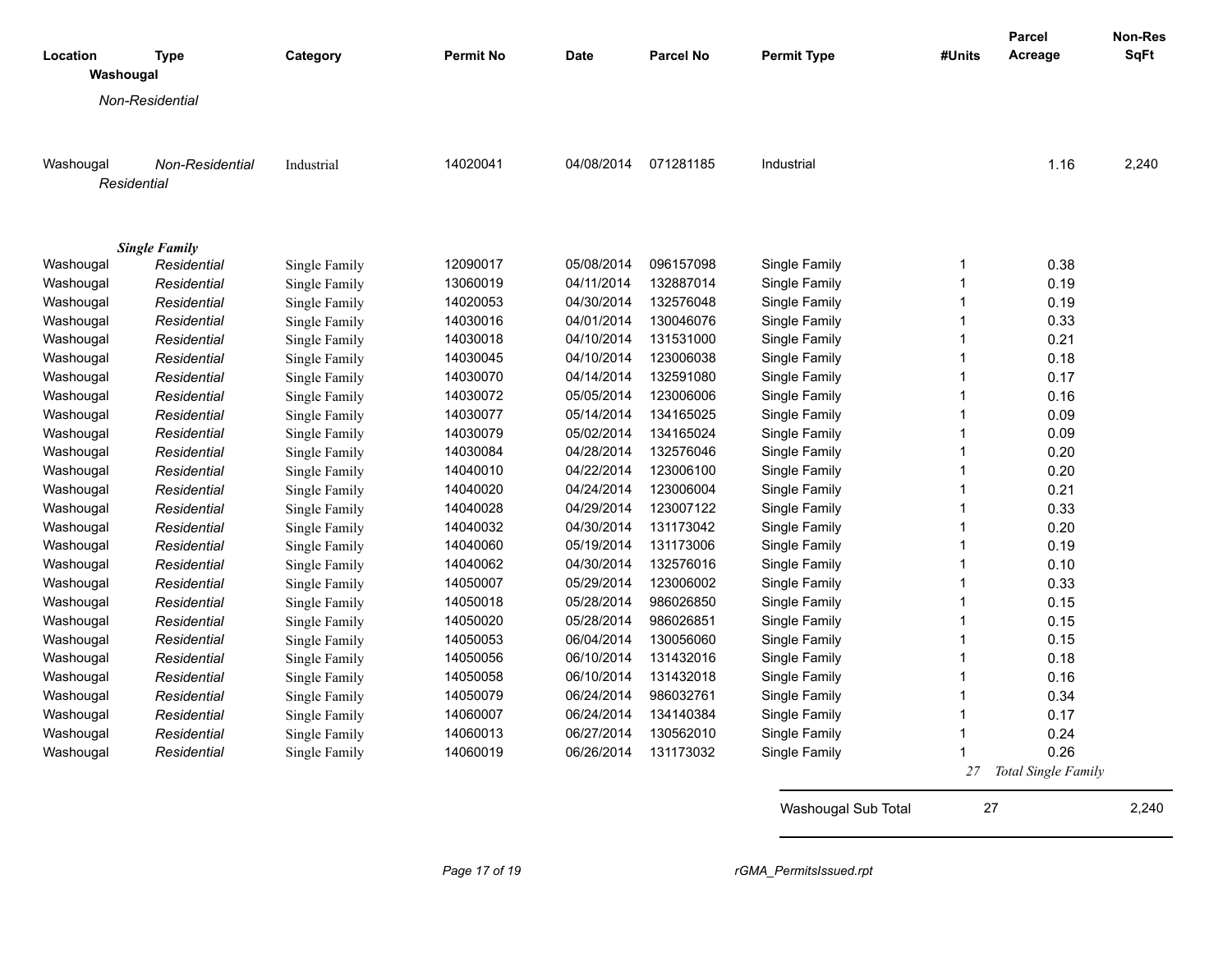| Location       | <b>Type</b>                           | Category                | <b>Permit No</b> | <b>Date</b> | <b>Parcel No</b> | <b>Permit Type</b>      | #Units         | <b>Parcel</b><br>Acreage   | Non-Res<br><b>SqFt</b> |
|----------------|---------------------------------------|-------------------------|------------------|-------------|------------------|-------------------------|----------------|----------------------------|------------------------|
|                | <b>Clark County (Rural)</b>           |                         |                  |             |                  |                         |                |                            |                        |
|                | Non-Residential                       |                         |                  |             |                  |                         |                |                            |                        |
| Clark County ( | Non-Residential                       | Institutional           | COM2013-00229    | 06/06/2014  | 275001001        | Institutional           |                | 5.00                       | 5,043                  |
| Clark County ( | <b>Non-Residential</b><br>Residential | <b>Other Commercial</b> | COM2013-00357    | 05/09/2014  | 179373000        | <b>Other Commercial</b> |                | 2.51                       | 1,525                  |
|                | <b>Multi-Family</b>                   |                         |                  |             |                  |                         |                |                            |                        |
| Clark County ( | Residential                           | Multi-Family            | SFR2014-00169    | 05/01/2014  | 168485000        | Multi-Family            | $\mathbf{1}$   | 5.00<br>Total Multi-Family |                        |
|                | <b>Single Family</b>                  |                         |                  |             |                  |                         |                |                            |                        |
| Clark County ( | Residential                           | Single Family           | 13-255           | 04/03/2014  | 228965000        | Single Family           | $\mathbf 1$    | 8.37                       |                        |
| Clark County ( | Residential                           | Single Family           | SFR2013-00790    | 04/22/2014  | 168182000        | Single Family           | $\mathbf 1$    | 40.00                      |                        |
| Clark County ( | Residential                           | Single Family           | SFR2014-00041    | 04/09/2014  | 140677000        | Single Family           | $\mathbf{1}$   | 10.46                      |                        |
| Clark County ( | Residential                           | Single Family           | SFR2014-00086    | 04/15/2014  | 265050000        | Single Family           | $\mathbf{1}$   | 0.81                       |                        |
| Clark County ( | Residential                           | Single Family           | SFR2014-00090    | 04/02/2014  | 210179000        | Single Family           | $\mathbf{1}$   | 5.00                       |                        |
| Clark County ( | Residential                           | Single Family           | SFR2014-00110    | 04/23/2014  | 986033018        | Single Family           | $\mathbf 1$    | 6.00                       |                        |
| Clark County ( | Residential                           | Single Family           | SFR2014-00113    | 05/19/2014  | 130312000        | Single Family           | $\mathbf{1}$   | 1.30                       |                        |
| Clark County ( | Residential                           | Single Family           | SFR2014-00115    | 04/11/2014  | 140672000        | Single Family           | $\mathbf{1}$   | 5.22                       |                        |
| Clark County ( | Residential                           | Single Family           | SFR2014-00126    | 04/07/2014  | 210354000        | Single Family           | $\mathbf{1}$   | 7.77                       |                        |
| Clark County ( | Residential                           | Single Family           | SFR2014-00132    | 04/02/2014  | 256062000        | Single Family           | $\mathbf{1}$   | 6.36                       |                        |
| Clark County ( | Residential                           | Single Family           | SFR2014-00137    | 04/08/2014  | 168235000        | Single Family           | $\mathbf{1}$   | 1.20                       |                        |
| Clark County ( | Residential                           | Single Family           | SFR2014-00141    | 04/02/2014  | 986028555        | Single Family           | $\mathbf{1}$   | 5.45                       |                        |
| Clark County ( | Residential                           | Single Family           | SFR2014-00143    | 06/02/2014  | 129645000        | Single Family           | $\mathbf 1$    | 5.02                       |                        |
| Clark County ( | Residential                           | Single Family           | SFR2014-00154    | 04/08/2014  | 193134000        | Single Family           | $\mathbf{1}$   | 21.35                      |                        |
| Clark County ( | Residential                           | Single Family           | SFR2014-00173    | 05/16/2014  | 265040010        | Single Family           | $\mathbf{1}$   | 6.41                       |                        |
| Clark County ( | Residential                           | Single Family           | SFR2014-00174    | 04/22/2014  | 214721000        | Single Family           | $\mathbf{1}$   | 2.38                       |                        |
| Clark County ( | Residential                           | Single Family           | SFR2014-00177    | 04/17/2014  | 276438000        | Single Family           | $\mathbf{1}$   | 5.00                       |                        |
| Clark County ( | Residential                           | Single Family           | SFR2014-00178    | 05/30/2014  | 193136000        | Single Family           | $\mathbf{1}$   | 5.00                       |                        |
| Clark County ( | Residential                           | Single Family           | SFR2014-00179    | 05/14/2014  | 168413000        | Single Family           | $\mathbf{1}$   | 5.00                       |                        |
| Clark County ( | Residential                           | Single Family           | SFR2014-00180    | 04/18/2014  | 253512000        | Single Family           | $\mathbf{1}$   | 20.90                      |                        |
| Clark County ( | Residential                           | Single Family           | SFR2014-00228    | 04/23/2014  | 230749005        | Single Family           | $\mathbf{1}$   | 2.48                       |                        |
| Clark County ( | Residential                           | Single Family           | SFR2014-00244    | 05/28/2014  | 178846000        | Single Family           | $\mathbf{1}$   | 2.08                       |                        |
| Clark County ( | Residential                           | Single Family           | SFR2014-00254    | 04/25/2014  | 229240024        | Single Family           | $\mathbf{1}$   | 2.50                       |                        |
| Clark County ( | Residential                           | Single Family           | SFR2014-00270    | 05/28/2014  | 116437000        | Single Family           | $\mathbf{1}$   | 1.61                       |                        |
| Clark County ( | Residential                           | Single Family           | SFR2014-00297    | 06/24/2014  | 264394000        | Single Family           | $\mathbf{1}$   | 5.10                       |                        |
| Clark County ( | Residential                           | Single Family           | SFR2014-00299    | 05/21/2014  | 130270008        | Single Family           | $\overline{1}$ | 5.01                       |                        |
| Clark County ( | Residential                           | Single Family           | SFR2014-00309    | 06/06/2014  | 137284008        | Single Family           | $\mathbf{1}$   | 5.09                       |                        |